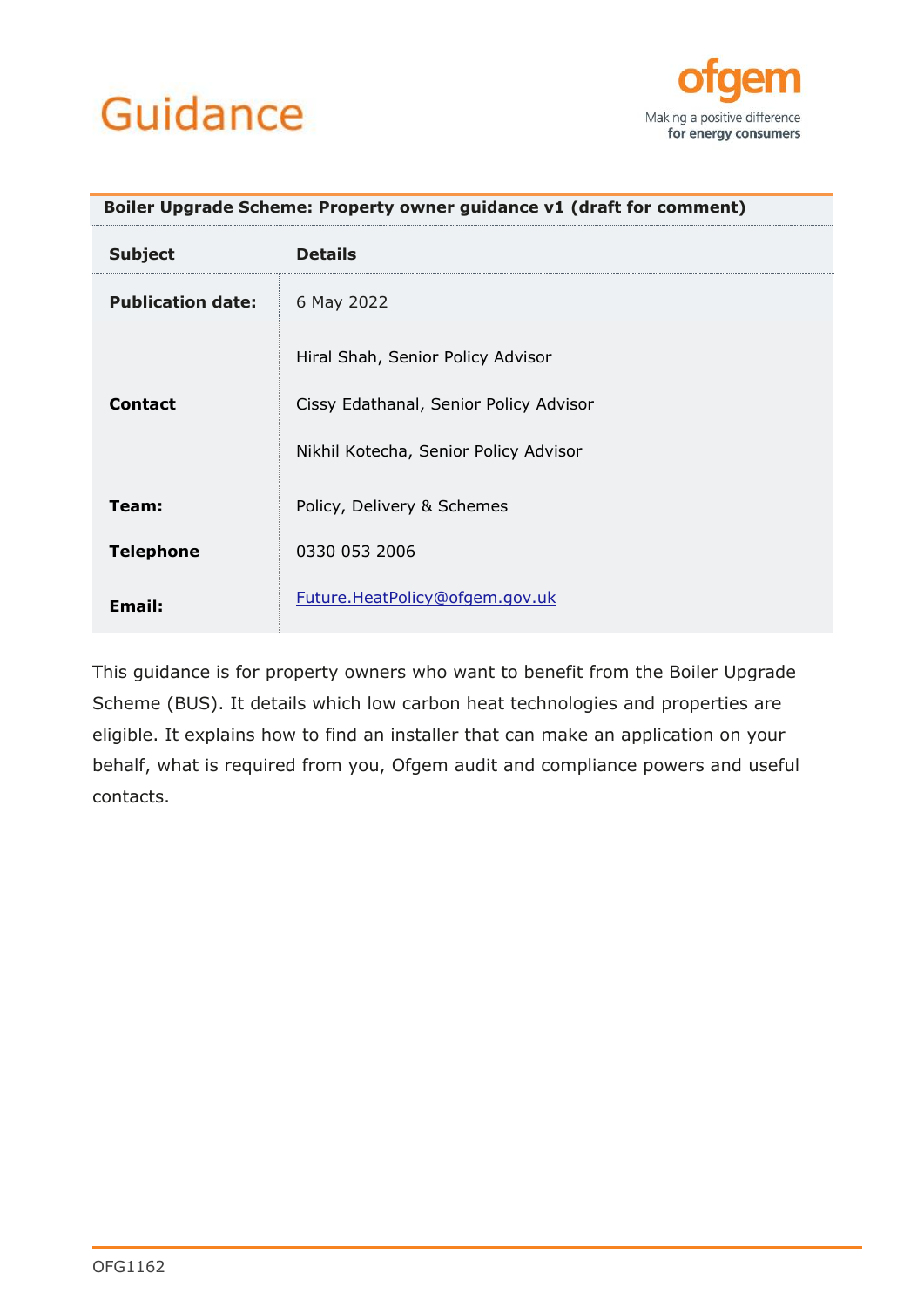#### © Crown copyright 2022

The text of this document may be reproduced (excluding logos) under and in accordance with the terms of the [Open Government Licence.](http://www.nationalarchives.gov.uk/doc/open-government-licence/version/3/)

Without prejudice to the generality of the terms of the Open Government Licence the material that is reproduced must be acknowledged as Crown copyright and the document title of this document must be specified in that acknowledgement.

Any enquiries related to the text of this publication should be sent to Ofgem at: 10 South Colonnade, Canary Wharf, London, E14 4PU.

This publication is available at [www.ofgem.gov.uk.](http://www.ofgem.gov.uk/) Any enquiries regarding the use and re-use of this information resource should be sent to: [psi@nationalarchives.gsi.gov.uk](mailto:psi@nationalarchives.gsi.gov.uk)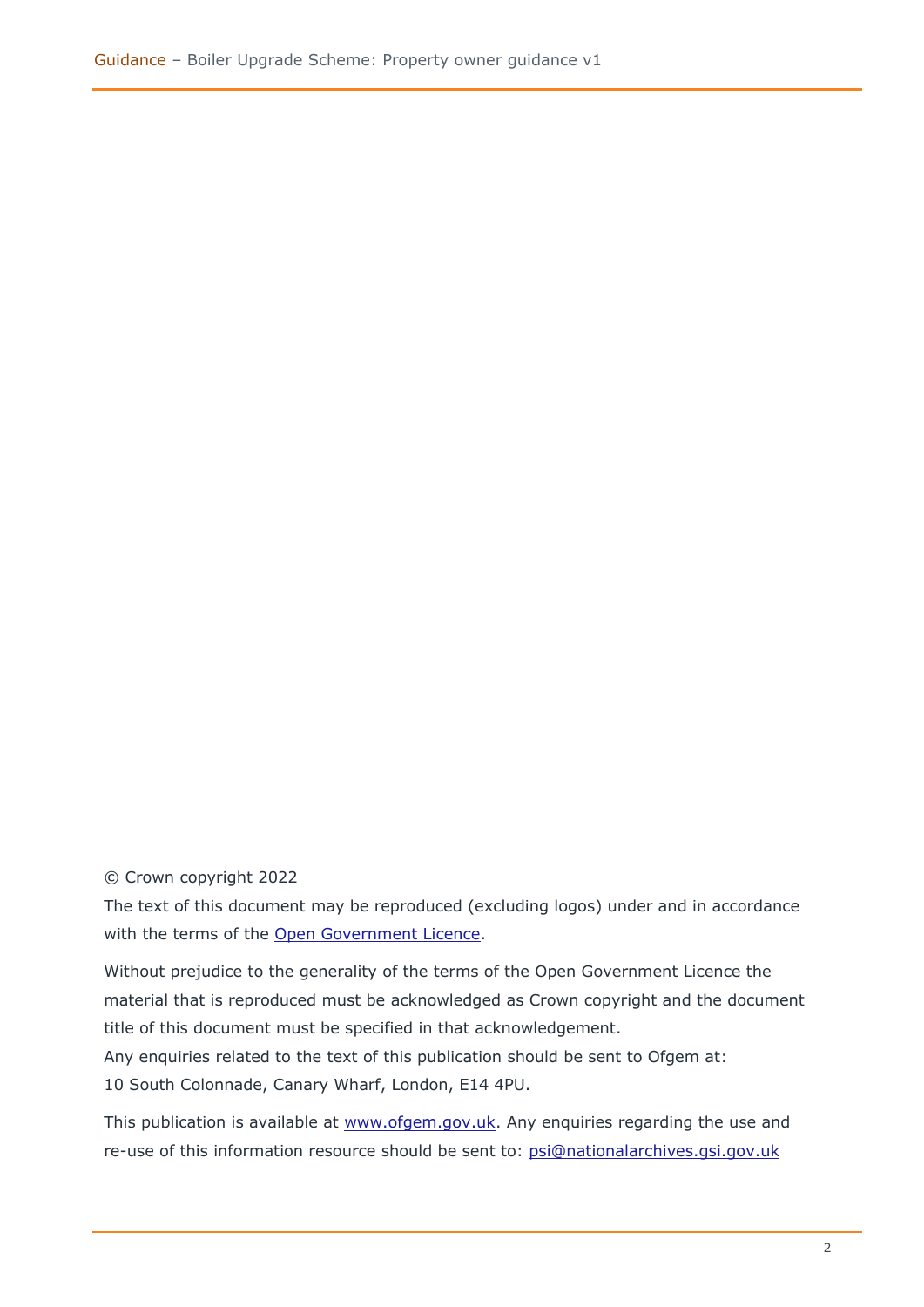# **Contents**

# Boiler Upgrade Scheme: Property owner guidance v1 (draft for comment) ..1

| 1. |                                                      |  |
|----|------------------------------------------------------|--|
|    |                                                      |  |
|    |                                                      |  |
|    |                                                      |  |
|    |                                                      |  |
|    |                                                      |  |
|    |                                                      |  |
|    |                                                      |  |
|    |                                                      |  |
| 2. |                                                      |  |
|    |                                                      |  |
|    |                                                      |  |
|    |                                                      |  |
|    |                                                      |  |
|    |                                                      |  |
|    |                                                      |  |
| 3. |                                                      |  |
|    |                                                      |  |
|    |                                                      |  |
| 4. |                                                      |  |
|    |                                                      |  |
|    |                                                      |  |
|    |                                                      |  |
|    |                                                      |  |
|    |                                                      |  |
|    |                                                      |  |
|    |                                                      |  |
|    |                                                      |  |
|    |                                                      |  |
|    |                                                      |  |
|    |                                                      |  |
| 5. | How do you benefit from the Boiler Upgrade Scheme 26 |  |
|    |                                                      |  |
|    |                                                      |  |
|    |                                                      |  |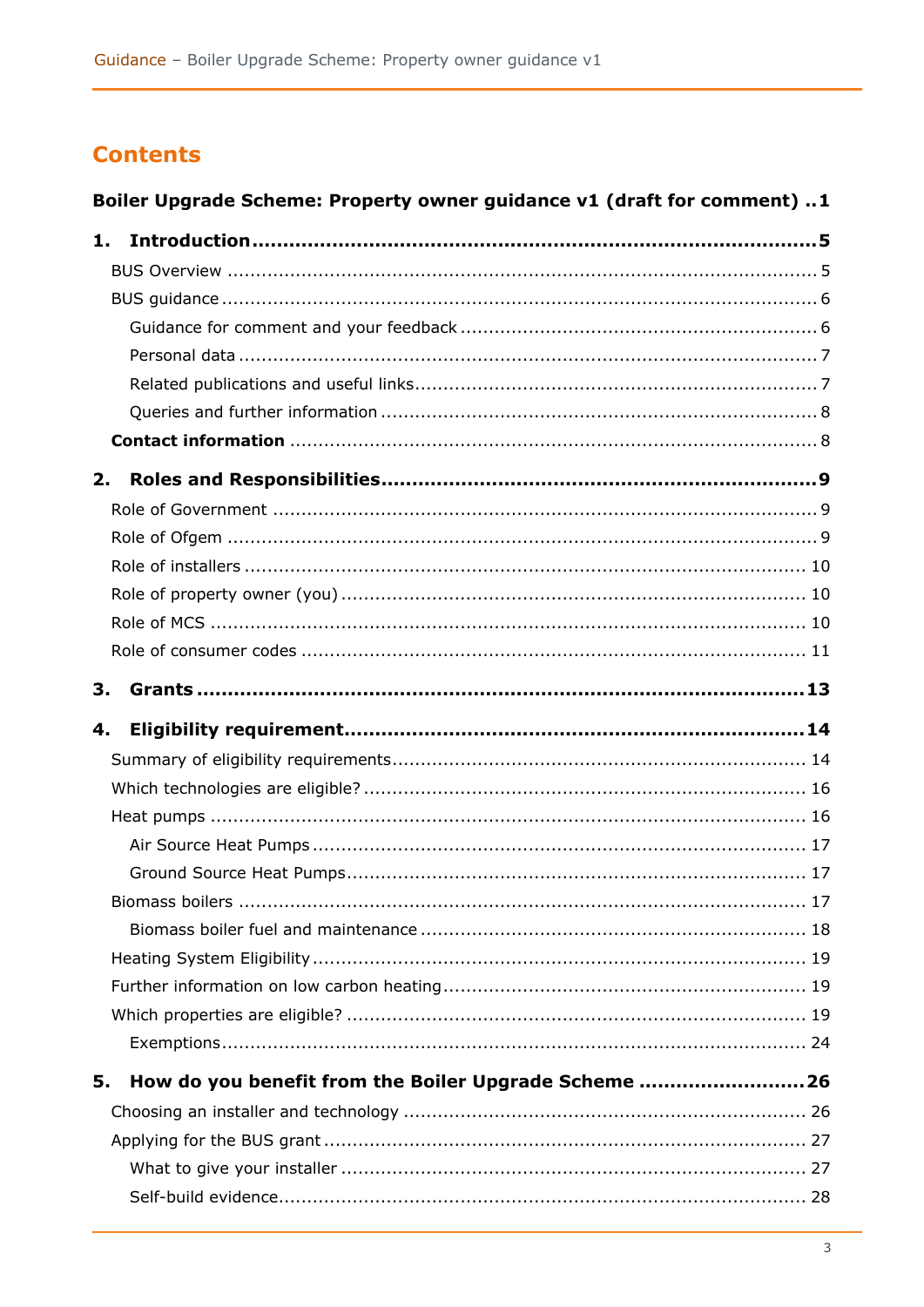| 6. |  |
|----|--|
|    |  |
|    |  |
|    |  |
|    |  |
|    |  |
|    |  |
|    |  |
|    |  |
| 7. |  |
|    |  |
|    |  |
|    |  |
|    |  |
|    |  |
|    |  |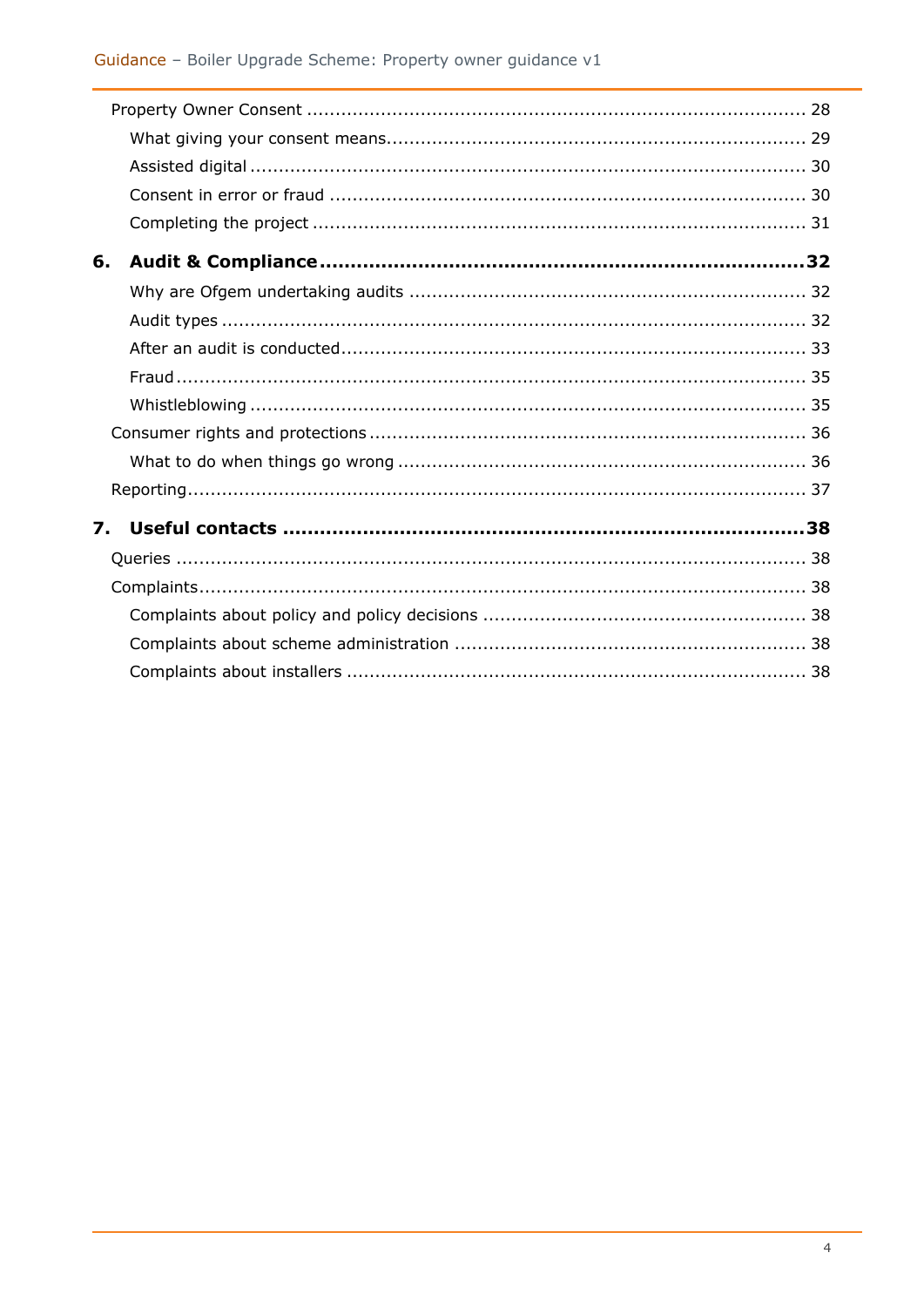# <span id="page-4-0"></span>**1. Introduction**

# <span id="page-4-1"></span>**BUS Overview**

1.1. Heating our homes, businesses and industry is responsible for a third of the UK's greenhouse gas emissions. Switching to low carbon heating can help to reduce a building's greenhouse gas emissions. The government's ambition is to phase out the installation of new natural gas boilers beyond 2035 to ensure that almost all heating systems used in 2050 are low carbon. Heat pumps will play a major role in the pathway to net zero emissions as they are a well-established, proven technology which deliver effective heating and offer immediate and substantial carbon savings compared to fossil fuel heating.

1.2. The Boiler Upgrade Scheme (BUS) aims to incentivise and increase the deployment of low carbon heating by providing targeted support to the supply chain.

1.3. The BUS is an installer-led scheme which provides upfront capital grants to support the installation of heat pumps and, in limited circumstances, biomass boilers in domestic and small non-domestic buildings in England and Wales. Grants of £5000 will be available for air source heat pumps (ASHPs) and biomass boilers, and grants of £6000 will be available for ground source heat pumps (GSHPs). The grant value should be deducted from your quote upfront.

1.4. The scheme has a committed budget of £450 million over three years from 2022-2025, with an annual budget allocation of £150 million.

1.5. In addition, between 1 April 2022 and 31 March 2027, there is a [zero rate of VAT](https://www.gov.uk/government/publications/changes-to-the-vat-treatment-of-the-installation-of-energy-saving-materials-in-in-great-britain/the-value-added-tax-installation-of-energy-saving-materials-order-2022) on the installation of energy-saving materials including heat pumps and biomass boilers. This is another measure intended to incentivise the take up of energy saving materials in line with the government's net zero objectives.

<span id="page-4-2"></span>1.6. Ofgem (on behalf of the Gas and Electricity Markets Authority) is the administrator of the BUS. We administer this scheme in line with The Boiler Upgrade Scheme (England and Wales) Regulation 2022<sup>1</sup> (hereinafter referred to as "the BUS regulations").

<sup>1</sup> <https://www.legislation.gov.uk/ukdsi/2022/9780348232349/contents>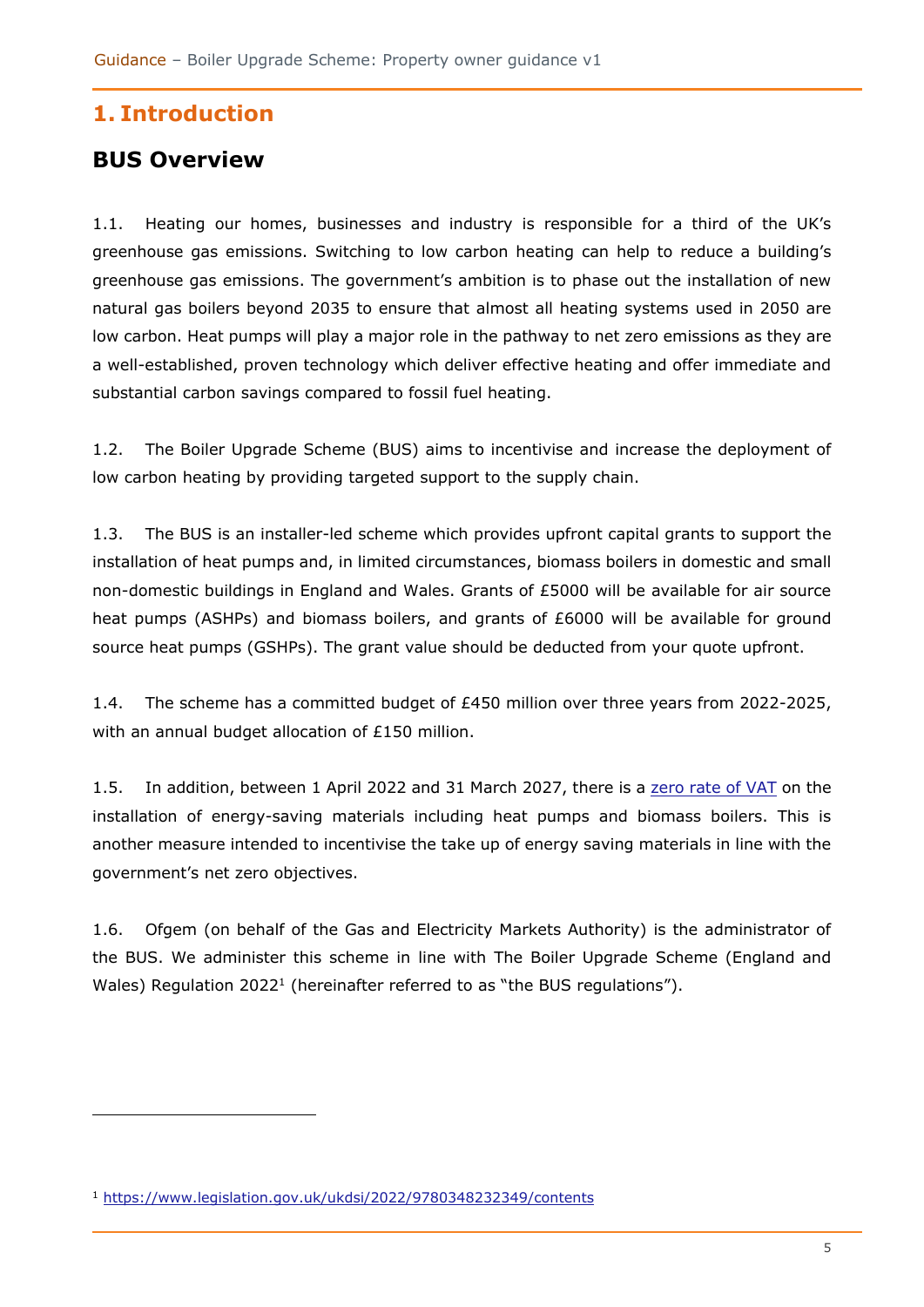# **BUS guidance**

1.7. This guidance is for property owners who wish to benefit from the BUS. It explains our administration of the BUS and includes details of:

- eligibility requirements
- what is required from property owners
- how to apply for a BUS voucher
- who can apply for a BUS voucher
- our audit regime and compliance processes
- scheme reporting.

1.8. This guidance does not anticipate every scenario that may arise. If a scenario arises that is not addressed in this guidance, we will adopt an approach that is consistent with the BUS regulations.

1.9. It is the responsibility of each applicant (installers) to understand the requirements of the BUS Regulations and how these apply. This guidance is not intended to be a definitive guide to the BUS Regulations or to provide legal advice. Your installer is responsible for ensuring that the installation and application are correct, this includes ensuring that you meet the applicable requirements.

1.10. This guidance represents our approach to matters concerning the general administration of the BUS in accordance with the BUS regulations. Where there are future changes to the BUS regulations, we will revise our administrative arrangements accordingly.

1.11. We are not seeking views on our administrative approach, which was covered in our [consultation on our administration of the BUS,](https://www.ofgem.gov.uk/publications/consultation-ofgems-administration-boiler-upgrade-scheme) nor on the underlying policy, which is set by the Department for Business, Energy and Industrial Strategy (BEIS).

### <span id="page-5-0"></span>**Guidance for comment and your feedback**

1.12. The BUS will open to applications on 23 May 2022, and we have published this document on a draft for comment basis to seek views on the clarity and format. This document can be relied upon and should be used as guidance on our administration of the BUS. It is important to note that we are not consulting and so our consultation process will not apply here. We are seeking feedback to ensure that this guidance is accessible and user friendly by reference to the following questions: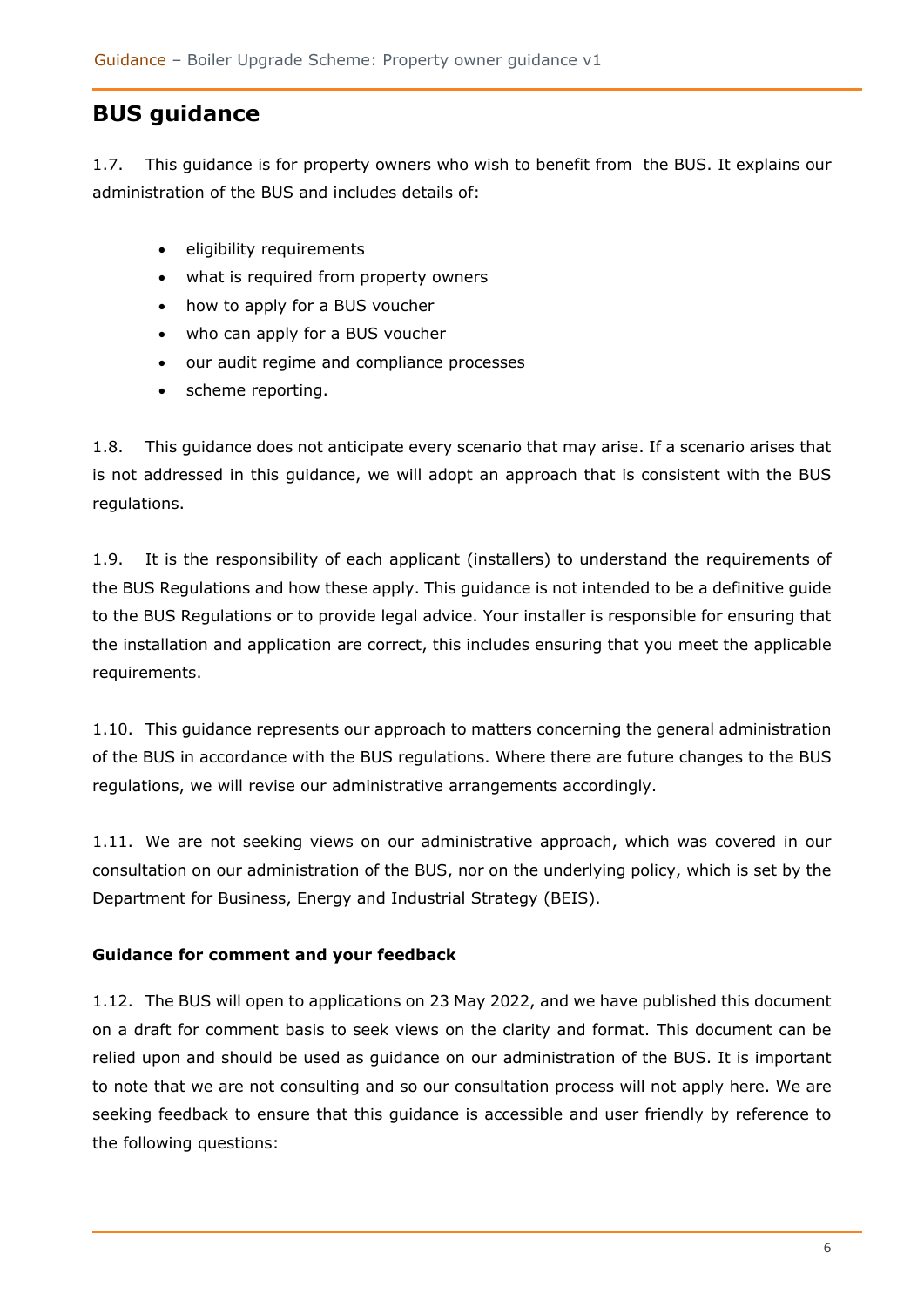- In terms of the overall tone, is the draft guidance easy to read and understand?
- Is the draft guidance user-friendly?
- Are there any sections of the draft guidance which are ambiguous? Are there any sections which could be better explained?

1.13. You may provide suggestions for changes or improvements to this draft guidance during a four-week review period from 6 May 2022. Any responses should be made in writing by email to [BUS.enquiry@ofgem.gov.uk](mailto:BUS.enquiry@ofgem.gov.uk) by 6 June 2022, and clearly identify the related paragraph numbers.

### <span id="page-6-0"></span>**Personal data**

1.14. Ofgem will process all personal data collected in accordance with the retained EU law version of the General Data Protection Regulation 2016/679 (UK GDPR) and the Data Protection Act 2018.

1.15. Ofgem uses the personal data collected to perform its statutory functions and may share this information with other organisations in line with Ofgem's scheme administration functions. The installer will provide you with a privacy notice which will explain the basis of the installer processing of personal data and Ofgem process.

1.16. For more information on how we process the personal information of installers on the BUS please refer to our installer information privacy policy.<sup>2</sup>

1.17. For more information on how we process the personal information of property owners on the BUS please refer to our property owner privacy policy.

### <span id="page-6-1"></span>**Related publications and useful links**

- [Future support for low carbon heat -](https://assets.publishing.service.gov.uk/government/uploads/system/uploads/attachment_data/file/888736/future-support-for-low-carbon-heat-consultation.pdf) BEIS consultation (BEIS, April 2020)
- [Clean Heat Grant: further policy design proposals](https://www.gov.uk/government/consultations/clean-heat-grant-further-policy-design-proposals) (BEIS, February 2021)
- [Future Support for Low Carbon Heat: Boiler Upgrade Scheme -](https://assets.publishing.service.gov.uk/government/uploads/system/uploads/attachment_data/file/1026446/clean-heat-grant-government-response.pdf) Government response to Clean Heat Gra[nt proposals within 'Future support for low carbon heat'](https://assets.publishing.service.gov.uk/government/uploads/system/uploads/attachment_data/file/1026446/clean-heat-grant-government-response.pdf)  [consultation](https://assets.publishing.service.gov.uk/government/uploads/system/uploads/attachment_data/file/1026446/clean-heat-grant-government-response.pdf) (BEIS, October 2021)

<sup>2</sup> <https://www.ofgem.gov.uk/publications/boiler-upgrade-scheme-privacy-notice-installers>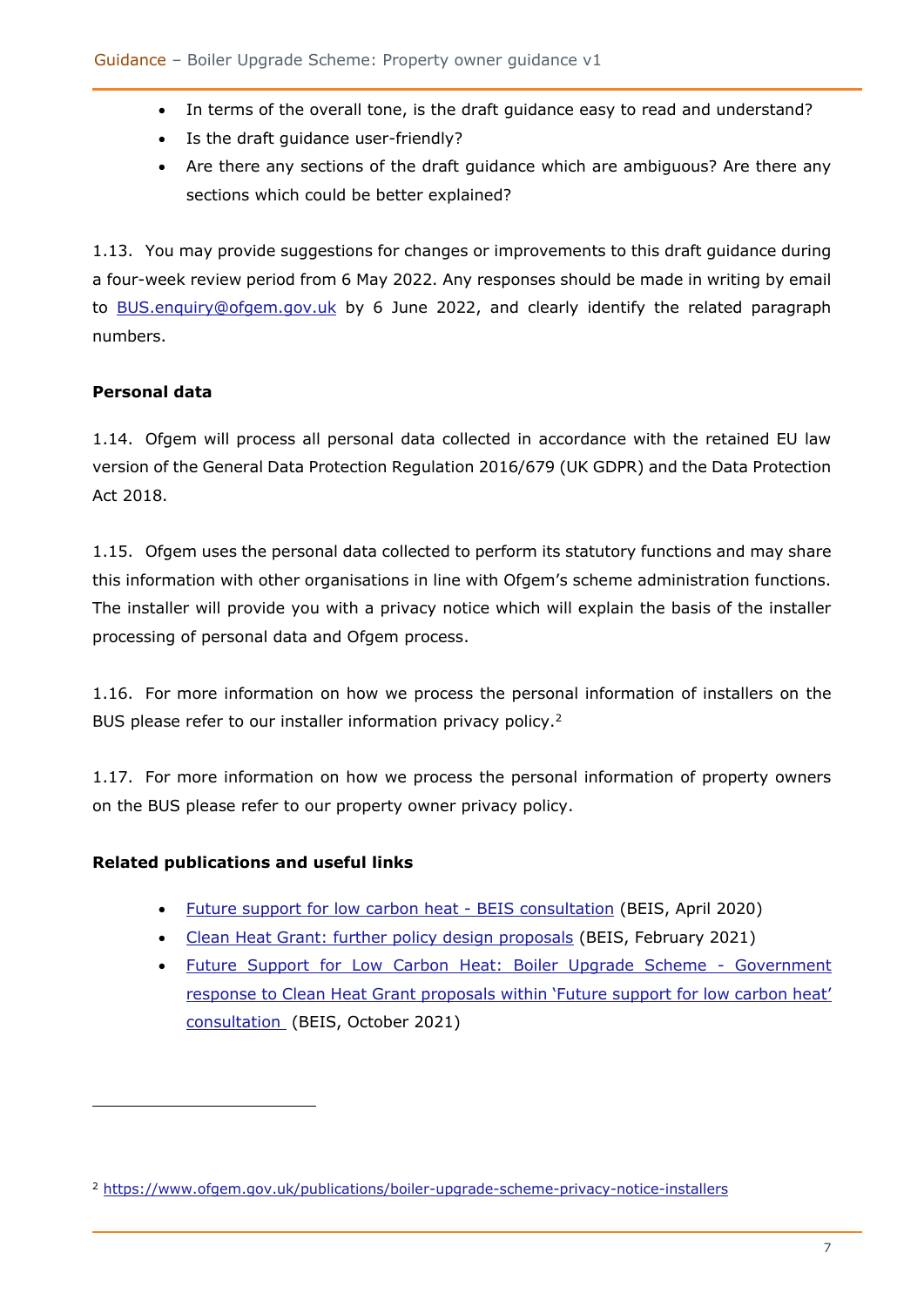- [The Boiler Upgrade Scheme \(England and Wales\) Draft Regulations 2022](https://www.legislation.gov.uk/ukdsi/2022/9780348232349) (Government, laid February 2022)
- [Consultation on Ofgem's Administration of the Boiler Upgrade](https://www.ofgem.gov.uk/sites/default/files/2021-12/Administration%20of%20the%20Boiler%20Upgrade%20Scheme%20-%20Ofgemconsultation.pdf) Scheme (Ofgem, December 2021)
- [Consultation response on Ofgem's Administration of the Boiler Upgrade Scheme](https://www.ofgem.gov.uk/sites/default/files/2022-04/Administration%20of%20the%20BUS%20decision%20-final_0.pdf) (Ofgem, April 2022)
- [Boiler Upgrade Scheme Regulations: approved standards](https://www.gov.uk/government/publications/boiler-upgrade-scheme-regulations-approved-standards) (BEIS, April 2022)

### <span id="page-7-0"></span>**Queries and further information**

1.18. For further information on Ofgem's administration of the BUS please visit our webpage: [https://www.ofgem.gov.uk/environmental-and-social-schemes/boiler-upgrade-scheme-bus.](https://www.ofgem.gov.uk/environmental-and-social-schemes/boiler-upgrade-scheme-bus)

1.19. Any questions on the BUS guidance or Ofgem's administration of the BUS should be directed to the BUS Enquiries team at **BUS.Enquiry@ofgem.gov.uk.** 

# <span id="page-7-1"></span>**Contact information**

Glasgow Commonwealth House 32 Albion Street G1 1LH Tel: 0141 331 2678

**[www.ofgem.gov.uk](http://www.ofgem.gov.uk/)**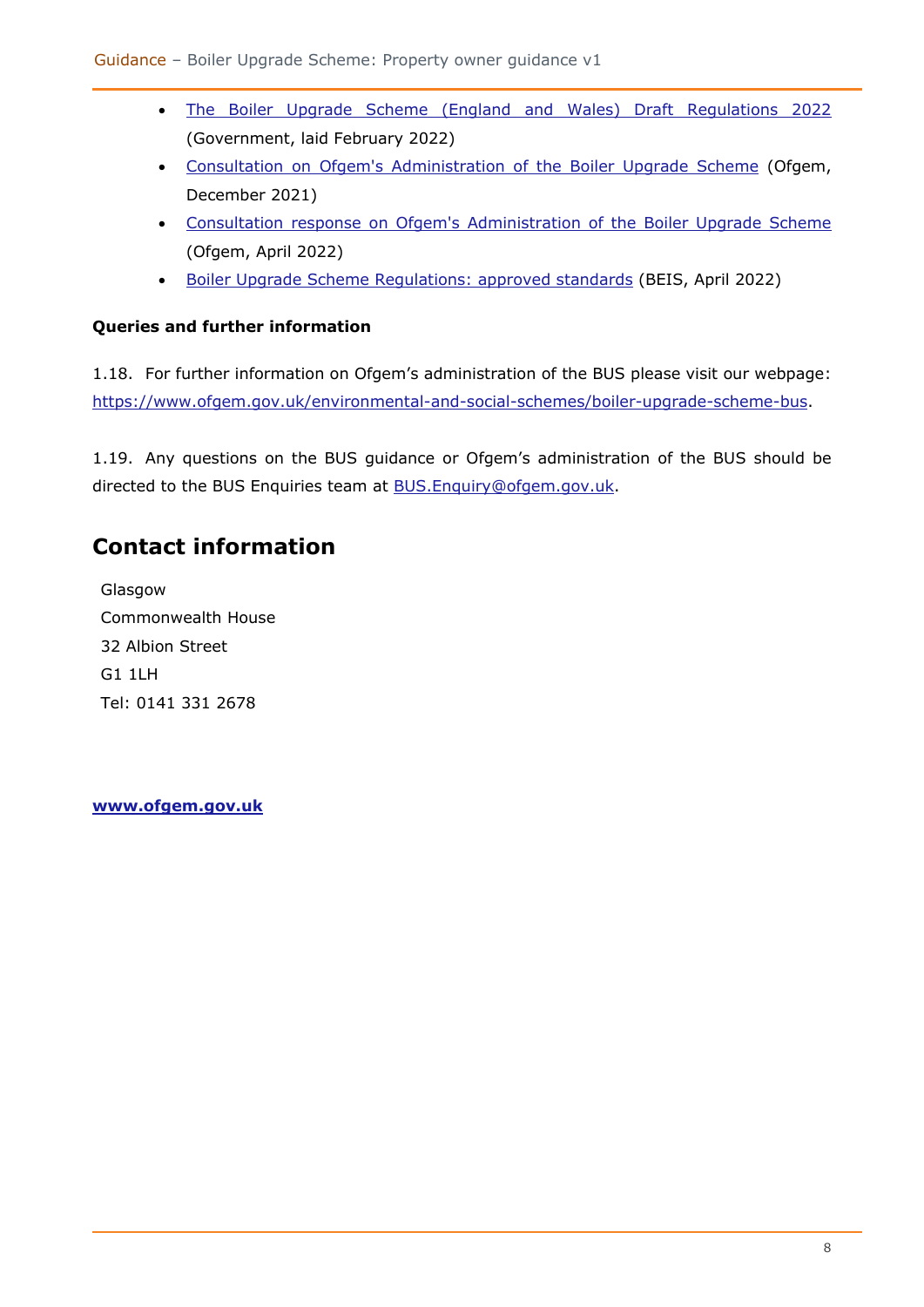# <span id="page-8-0"></span>**2. Roles and Responsibilities**

#### **Section summary**

This chapter describes the roles and responsibilities of BUS stakeholders. This includes the government, Ofgem, installers, Property owners, MCS and Consumer Codes. It sets out the requirements that the scheme places on these parties. The roles and responsibilities listed here are non-exhaustive.

### <span id="page-8-1"></span>**Role of Government**

2.1. The Department for Business, Energy, and Industrial Strategy (BEIS) is responsible for the policy and scheme Regulations. The Secretary of State will also have a role in how the scheme runs and this is set out in the Regulations, including but not limited to:

- approving and publishing the standards that installers and products must adhere to.
- publishing budget allocations for BUS vouchers on an annual, and potentially quarterly, basis
- determining, publishing, and reviewing the value of BUS vouchers and, if required, altering their value.

# <span id="page-8-2"></span>**Role of Ofgem**

2.2. Ofgem administer the scheme on behalf of the government. The BUS Regulations describe Ofgem's powers and functions for the BUS. Those functions include but are not limited to:

- publishing procedural guidance for prospective installers and property owners
- processing voucher applications and voucher redemption applications
- making payments to installers following successful voucher redemption applications
- publishing reports on how the BUS is operating
- monitoring and enforcing compliance with the requirements of the regulations.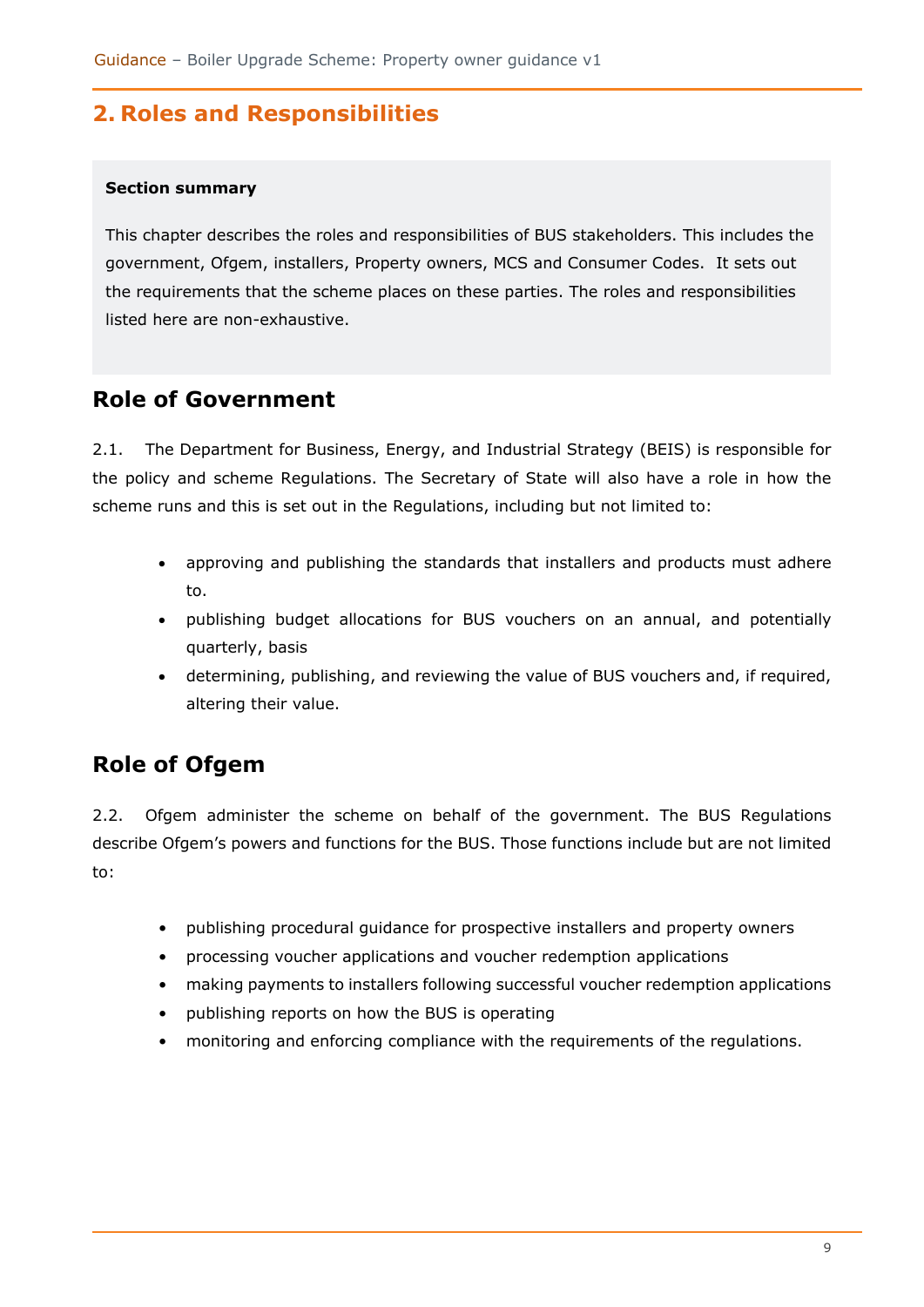# <span id="page-9-0"></span>**Role of installers**

2.3. The obligations of installers are set out in the Regulations. Installers play a key role in this scheme. Installers are responsible for:

- being certified by the Microgeneration Certification Scheme (MCS) or an equivalent scheme<sup>3</sup>
- submitting voucher applications and voucher redemption applications on behalf of the property owner
- confirming that the information provided in relation to applications is accurate, and informing Ofgem of any incorrect information provided
- retaining a copy of any information relied upon for the submission of voucher applications and voucher redemption applications for six years
- providing further information related to an installation to Ofgem upon request.
- engaging with audit and compliance processes when requested by Ofgem.

# <span id="page-9-1"></span>**Role of property owner (you)**

2.4. The Regulations also sets out the roles of property owners. As you will be the end beneficiary of the BUS grant you will need to do the following:

- Confirm details related to your eligibility to us and ensuring that any information you provide or confirm to installers or Ofgem in relation to an application is accurate.
- Confirm consent for a BUS voucher application to be made on your behalf by your chosen installer.
- Engage with us so that we can verify your identity when you are confirming your consent for a BUS voucher application be made on your behalf.
- Engage with audit and compliance processes when requested to by us.

# <span id="page-9-2"></span>**Role of MCS**

<sup>&</sup>lt;sup>3</sup> BEIS is responsible for determining whether a scheme is equivalent to MCS. There are currently no schemes determined by BEIS to be equivalent to MCS.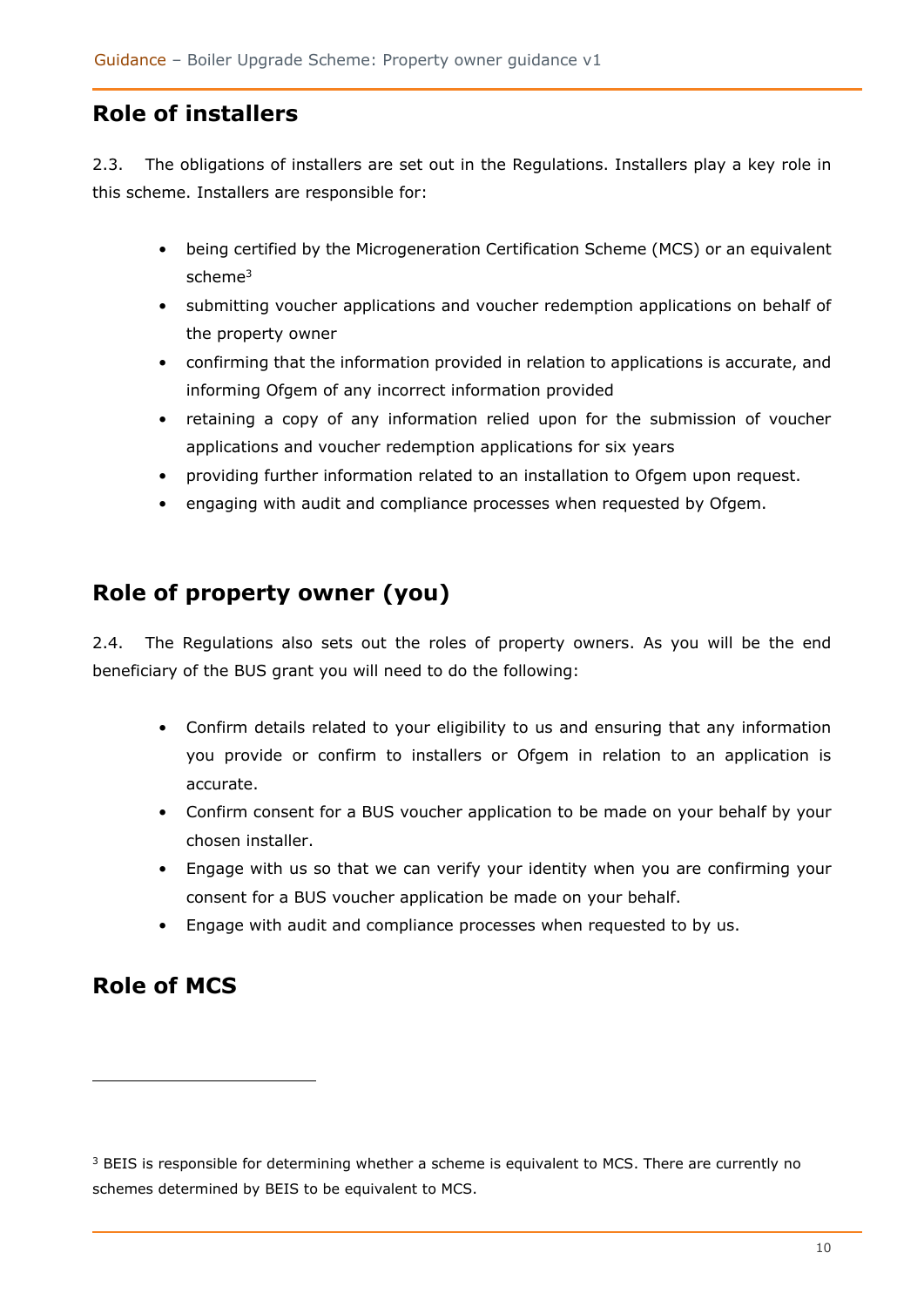2.5. The Microgeneration Certification Scheme (MCS)<sup>4</sup> is a certification scheme for microgeneration installation companies and products. It defines and maintains consistent standards, providing confidence to consumers who wish to invest in small-scale technologies that produce electricity and heat from renewable sources.

2.6. You should contact MCS if you have issues with the:

- installation process
- installer
- MCS certificate or product.

2.7. MCS works through its certification bodies. When your case is under review, the relevant certification body may contact you.

2.8. MCS installation companies working with domestic customers must also be a member of a Consumer Code approved by the Trading Standards Institute, such as the Renewable Energy Consumer Code (RECC), Home Insulation & Energy Systems Contractors Scheme (HIES).

# <span id="page-10-0"></span>**Role of consumer codes**

2.9. Consumer codes aim to guarantee a high-quality experience for consumers. MCS installation companies working with domestic customers must also be a member of a Consumer Code approved by the Chartered Trading Standards Institute. MCS works closely with these consumer codes to help address complaints for domestic consumers.

2.10. There are currently two main consumer codes: Home Insulation and Energy Systems Contractors Scheme (HIES) and the Renewable Energy Consumer Code (RECC). To find out which one your installer is signed up to, look on MCS's installer search.<sup>5</sup>

2.11. Alternatively, you can check with RECC $6$  or HIES $7$  directly.

<sup>4</sup> <https://mcscertified.com/>

<sup>5</sup> <https://mcscertified.com/find-an-installer/>

<sup>6</sup> <https://www.recc.org.uk/scheme/members>

<sup>7</sup> <https://www.hiesscheme.org.uk/homeowners/find-a-hies-member/>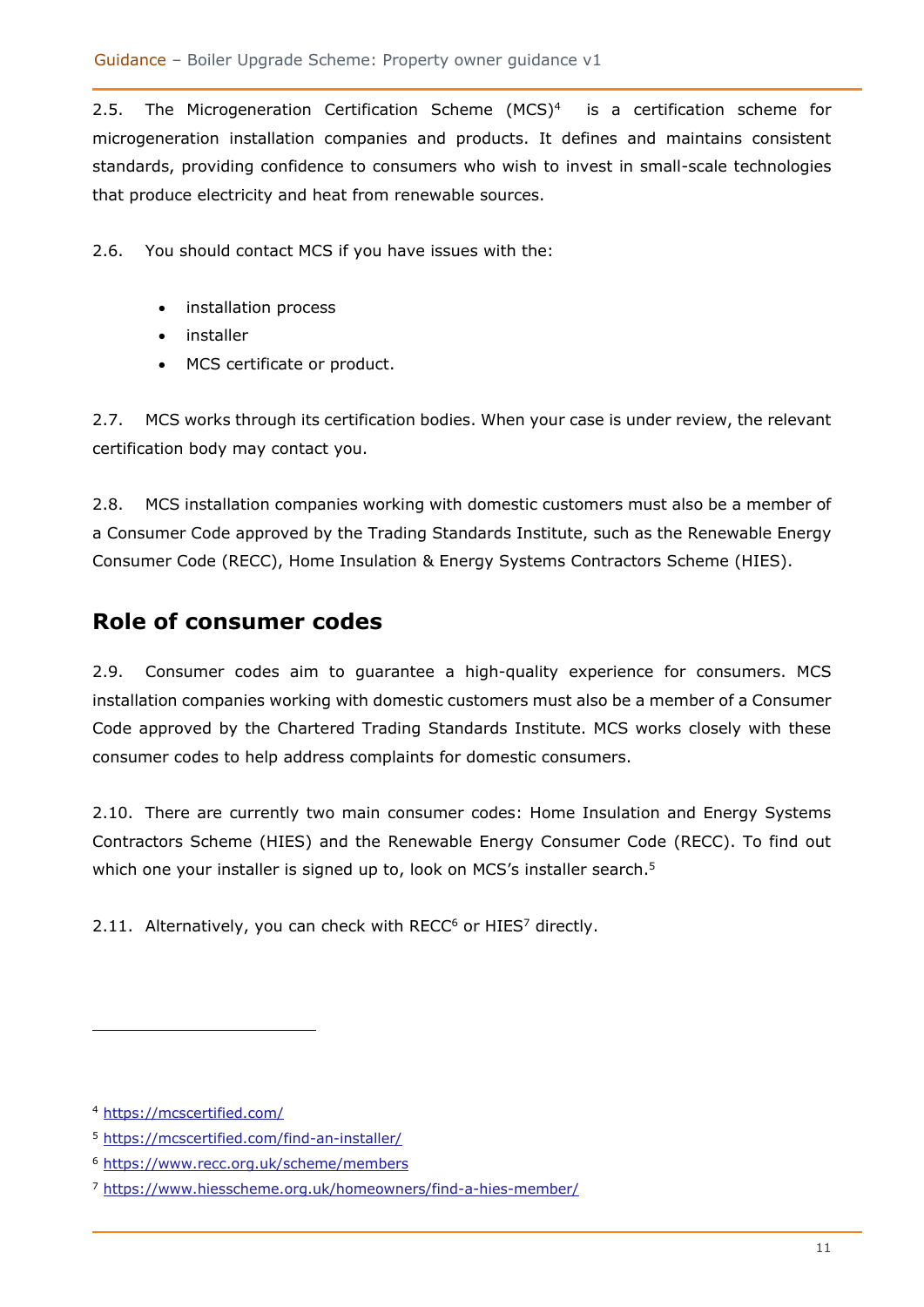2.12. In the event of a dispute of with an installer, consumers can access the dispute resolution service provided by the consumer codes. Code related issues are addressed directly by the consumer codes, where there are technical aspects to a dispute, MCS works closely with the relevant consumer code to fully investigate the matter. In some cases, a dispute may need to be addressed by both organisations to ensure that they are fully resolved.

2.13. For more information and to contact the codes please visit their websites:

- [Renewable Energy Consumer Code \(RECC\)](https://www.recc.org.uk/)
- [The Home Insulation and Energy Systems Contractors Scheme \(HIES\)](https://www.hiesscheme.org.uk/)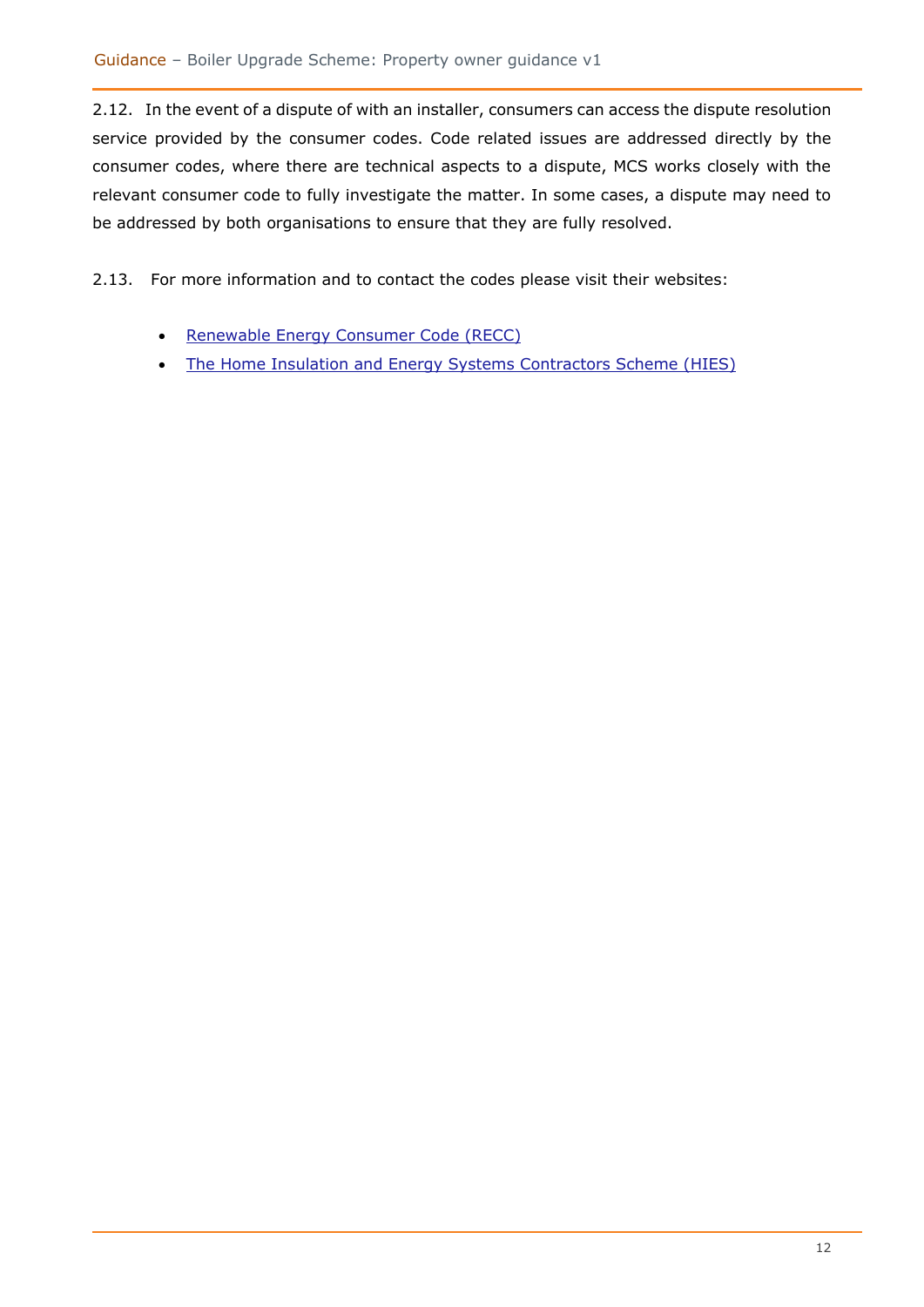# <span id="page-12-0"></span>**3. Grants**

### **Section summary**

This chapter sets out the voucher validity periods and associated grant values for different technology types.

3.1. The technologies eligible for a BUS voucher have a set validity period and a grant value. [Table 1](#page-12-1) shows the total grant value and validity period for each eligible technology.

<span id="page-12-1"></span>**Table 1 - Technology specific voucher validity and grant value**

| Technology type         | <b>Voucher Validity Period</b> | <b>Grant Value</b> |
|-------------------------|--------------------------------|--------------------|
| Air Source Heat Pump    | 3 months                       | £5000              |
| Ground Source Heat pump | 6 months                       | £6000              |
| Biomass boiler          | 3 Months                       | £5000              |

### **3.2. The grant value should be deducted from your quote upfront.**

3.3. The value of the grants will not change based on the cost or size of the installation.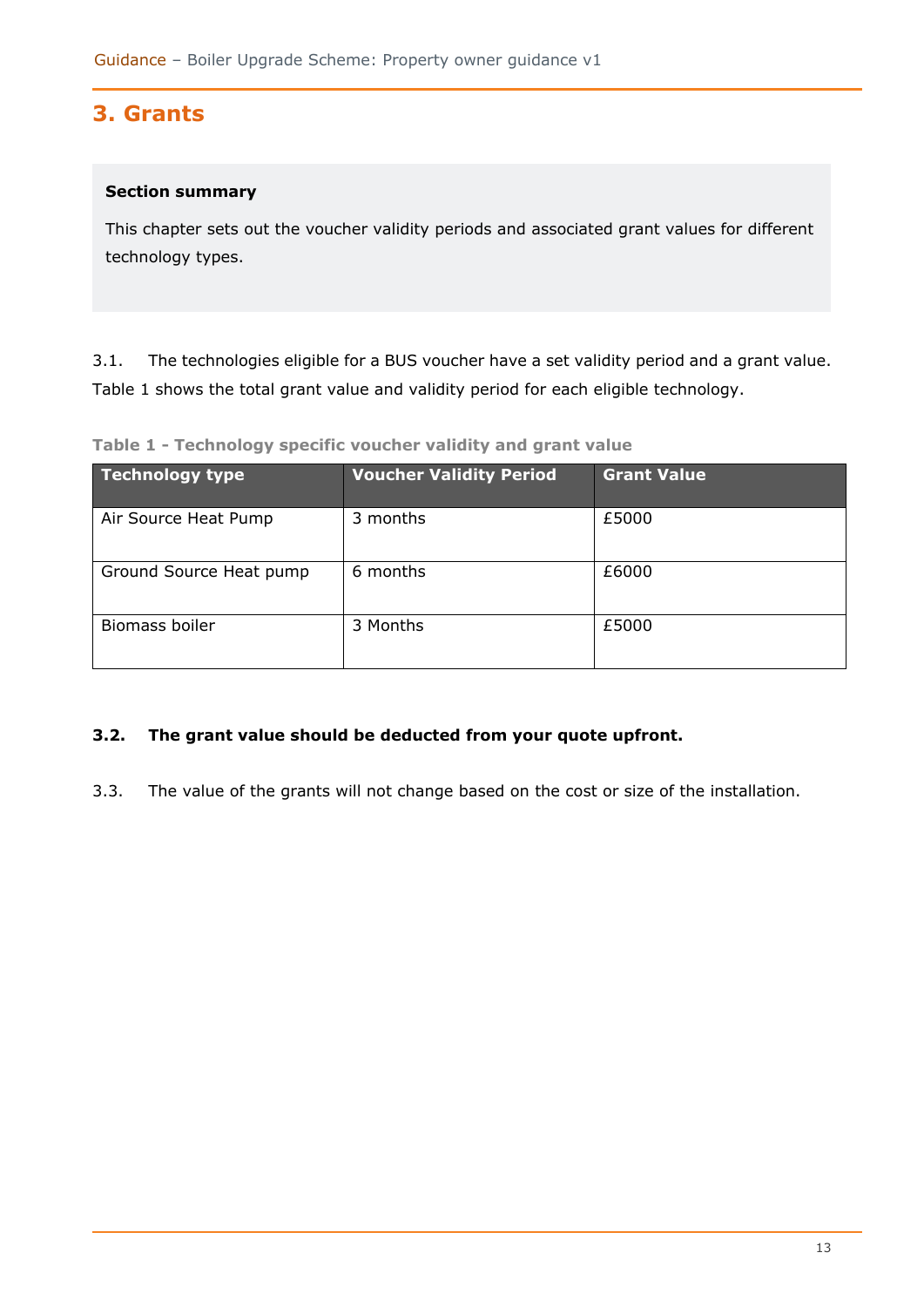# <span id="page-13-0"></span>**4. Eligibility requirements**

### **Section summary**

This chapter outlines the eligibility requirements for the Boiler Upgrade Scheme. It describes the criteria that properties and installations must meet in order to be eligible to receive a BUS voucher. It also sets out how these eligibility requirements must be evidenced.

# <span id="page-13-1"></span>**Summary of eligibility requirements**

4.1. This section summarises the key eligibility requirements for the BUS. The chapter then discusses each one in turn in more detail. Your installer will be able to help you understand the requirements and verify whether your property and technology meets them.

4.2. The BUS has requirements which must be met in order to be eligible for a BUS voucher. [Table 2](#page-13-2) summarises the main eligibility requirement and [Table 3](#page-14-0) additional technology specific requirement.

| <b>Summary of General Eligibility requirements</b> |                                                                                                                                                                                                   |  |
|----------------------------------------------------|---------------------------------------------------------------------------------------------------------------------------------------------------------------------------------------------------|--|
| <b>Installers</b>                                  | Must be MCS certified <sup>8</sup>                                                                                                                                                                |  |
| Location                                           | Properties must be located in England or Wales                                                                                                                                                    |  |
| Type of building                                   | Domestic and small non-domestic buildings are eligible<br>$\bullet$<br>Social housing and new builds are not eligible<br>$\bullet$<br>'Self-builds' are the only eligible new builds<br>$\bullet$ |  |
| <b>Energy Performance</b>                          | All properties must have an EPC <sup>9</sup> with either:                                                                                                                                         |  |
| <b>Certificate</b>                                 | No recommendations to install loft or cavity wall<br>$\bullet$<br>insulation <sup>10</sup>                                                                                                        |  |

<span id="page-13-2"></span>**Table 2 - Main eligibility requirements for the BUS**

<sup>8</sup> The BUS regulations Schedule 4

<sup>9</sup> Except self-builds

<sup>10</sup> Applications can still be made where there are loft or cavity wall recommendations, but the necessary insulation will need to be installed, and a new EPC generated, by the time the installer redeems the voucher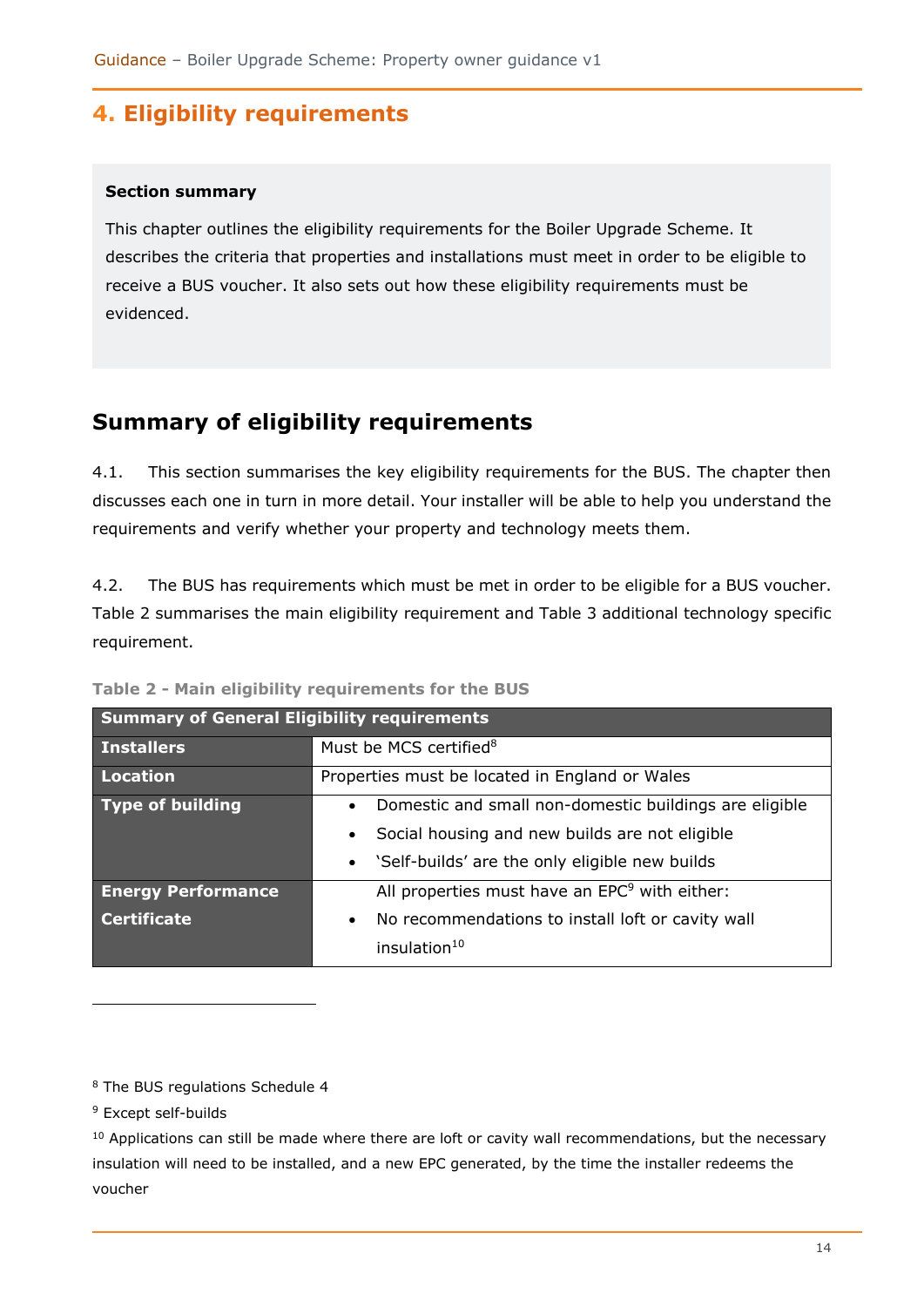|                              | Or provide evidence of being exempt from the insulation                      |  |
|------------------------------|------------------------------------------------------------------------------|--|
|                              | requirements.                                                                |  |
| <b>Previous heating</b>      | The previous system must have been a fossil fuel<br>$\bullet$                |  |
| system requirements          | powered heating system or an electric system, excluding                      |  |
|                              | heat pumps                                                                   |  |
|                              | All heat generating components must be replaced <sup>11</sup><br>$\bullet$   |  |
| <b>Eligible technologies</b> | Air Source Heat Pumps<br>$\bullet$                                           |  |
|                              | Ground Source Heat Pumps                                                     |  |
|                              | Water Source Heat Pumps<br>$\bullet$                                         |  |
|                              | Ground Source Heat Pumps as part of a shared ground<br>$\bullet$             |  |
|                              | loop                                                                         |  |
|                              | <b>Biomass boilers</b>                                                       |  |
| <b>Commissioning date</b>    | On or after 1 April 2022                                                     |  |
| <b>Capacity limit</b>        | 45 kWth <sup>12</sup> total capacity limit, including for shared ground loop |  |
|                              | systems. This covers the vast majority of domestic and small                 |  |
|                              | non-domestic properties.                                                     |  |
| <b>Heat pump or biomass</b>  | Your installer will be able to advise you of which technology is             |  |
| boiler system                | most suitable for your home and help you to understand the                   |  |
| requirements                 | eligibility criteria, including the technical eligibility criteria for       |  |
|                              | the system.                                                                  |  |

### <span id="page-14-0"></span>**Table 3 - Technology specific requirements**

| Requirement     | <b>Heat Pumps</b>                                        | <b>Biomass Boiler</b>                        |
|-----------------|----------------------------------------------------------|----------------------------------------------|
| <b>Location</b> | Urban and rural properties in<br><b>England or Wales</b> | Rural properties only in<br>England or Wales |

<sup>&</sup>lt;sup>11</sup> There are some exceptions to this requirement and your installer will be able to advise if they are relevant

<sup>&</sup>lt;sup>12</sup> kWth means kilowatt thermal. It is a unit of heat supply capacity used to measure the output from a plant.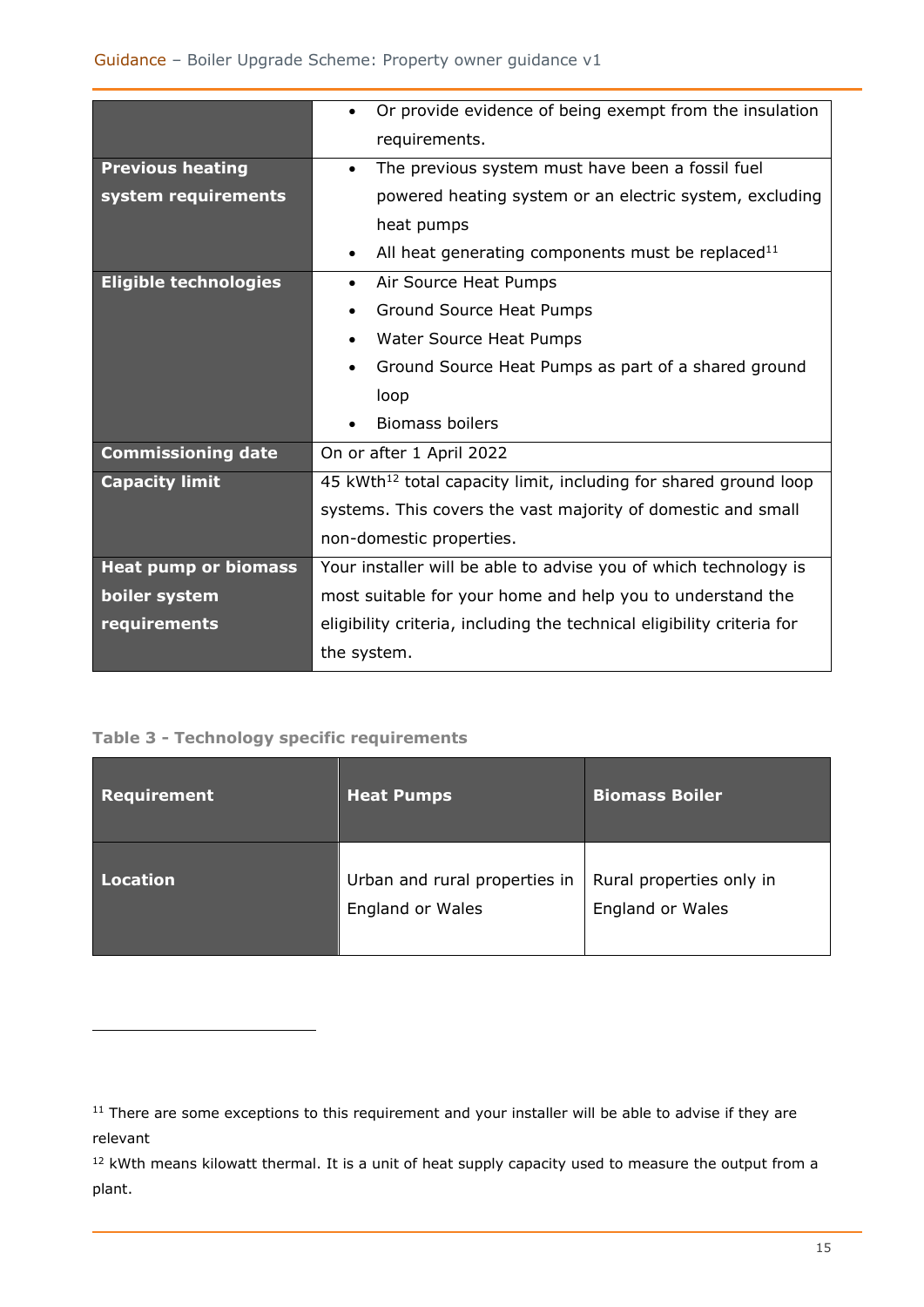| <b>Properties</b>          | Can be installed in all<br>properties excluding new<br>builds and social housing | Cannot be installed in self-<br><b>builds</b>                                       |
|----------------------------|----------------------------------------------------------------------------------|-------------------------------------------------------------------------------------|
| <b>Gas Grid connection</b> | Property can be on or off the<br>gas grid                                        | Cannot be installed in<br>properties on the gas grid or<br>with a capped gas supply |

# <span id="page-15-0"></span>**Which technologies are eligible?**

4.3. The technologies that are eligible for BUS funding are an air source heat pump, ground source heat pump or a biomass boiler. Your installer will be able to advise you of which technology is most suitable for your home and help you to understand the eligibility requirements. The technologies will be subject to a series of technical requirements and your installer will be able to help you understand them and verify whether your technology meets them.

# <span id="page-15-1"></span>**Heat pumps**

4.4. Heat pumps use electricity to draw heat from the air, ground, or a nearby water-source and transfer it into your home, compressing it to produce a higher temperature to provide heating and hot water. They are more efficient than traditional gas boilers, producing several units of heat for every unit of electricity consumed. Heat pumps can be installed in properties both on and off the gas grid.

4.5. Due to their superior efficiency compared to fossil fuel boilers, running costs for heat pumps can be comparable to existing heating systems when they are installed to the relevant standards and in a well-insulated home. This depends on the existing heating system and your MCS installer should provide you with an estimation of the system performance before you sign a contract with them. Replacing a gas or oil boiler with a heat pump can help reduce exposure to volatile prices.

4.6. The current higher cost of electricity relative to gas means that, in some homes, installing a heat pump may initially lead to higher running costs. However, government is committed to rebalancing energy costs to ensure that heat pumps are no more expensive to operate than a gas boiler and will be comparatively cheaper to run over time.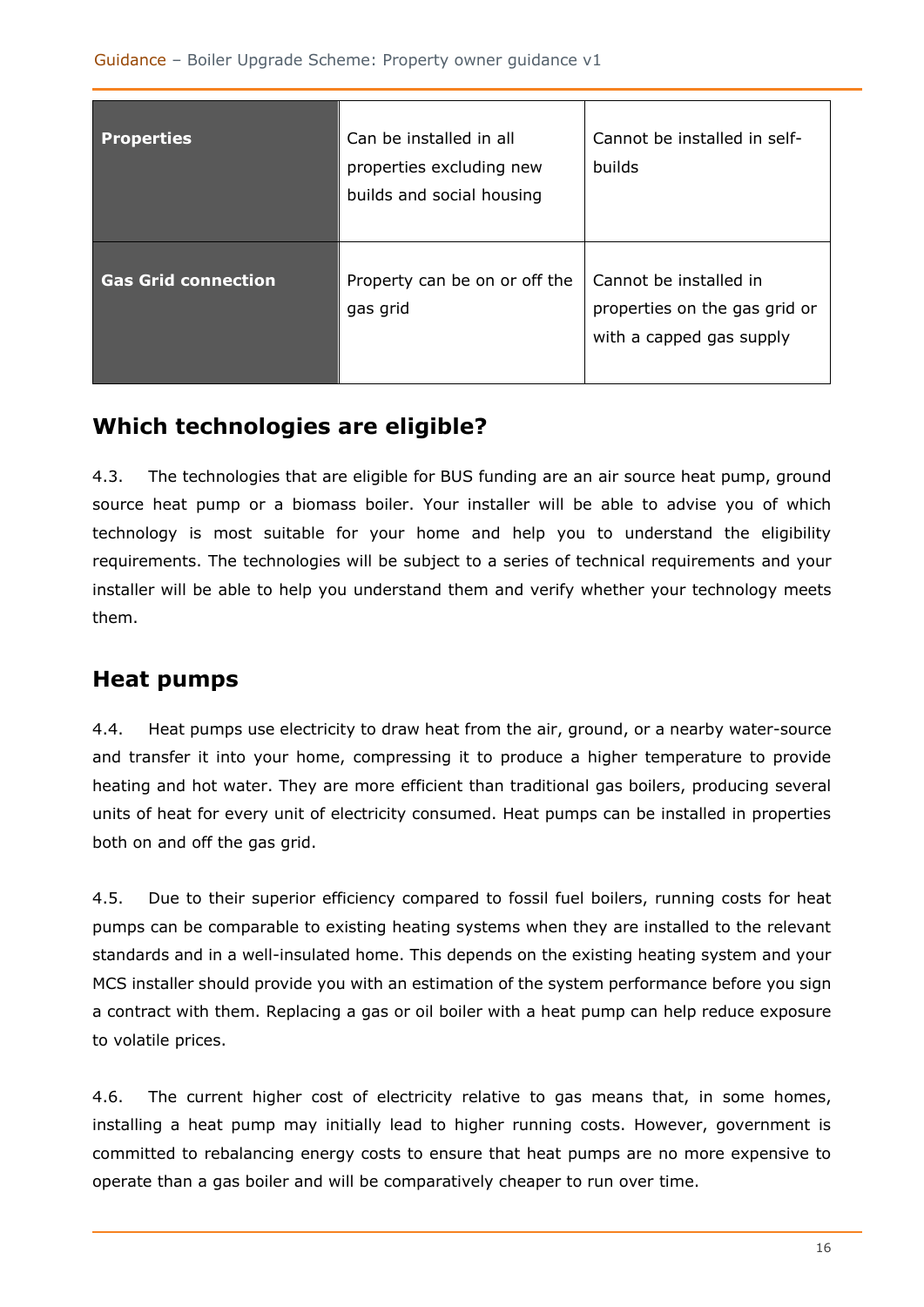4.7. Hybrid heat pump systems, for example a combination of a fossil fuel boiler and air source heat pump, will not be supported under BUS. This includes space heat or hot water only heat pump systems.

4.8. There is a minimum efficiency requirement for heat pumps to ensure that the system is performing well and that significant carbon emission reductions are achieved. Heat pumps must have a seasonal coefficient of performance (SCOP) of at least 2.8. Your installer will need to select a system that achieves this.

4.9. Heat Pumps must meet the requirements of the latest standards published by the Secretary of State and the latest MCS standards Again, this is something your installer will be able to advise on.

### <span id="page-16-0"></span>**Air Source Heat Pumps**

4.10. Air Source Heat Pumps (ASHPs) absorb heat from the outside air to heat your home and hot water, using a heating system. They can still extract heat when air temperatures are as low as -15°C.

#### <span id="page-16-1"></span>**Ground Source Heat Pumps**

<span id="page-16-2"></span>4.11. GSHPs must generate heat using a thermodynamic cycle by transferring energy stored in the form of heat from the ground, including water in the ground or surface water or both, and use that energy to heat a liquid.

4.12. The ground loop is the equipment which absorbs energy in the form of heat in the ground, including heat in water in the ground or surface water. This is the heat generating component of a GSHP and must be new (see [Table 2\)](#page-13-2).

4.13. GSHPs as part of a **shared ground loop system** are eligible. A ground loop is shared when two or more GSHPs receive the heat from the same loop through a hydraulic connection. The ground loop in relation to the second or subsequent GSHP forming part of the system does not have to be new. <sup>13</sup>

 $13$  The BUS Regulations, Regulation 9(1)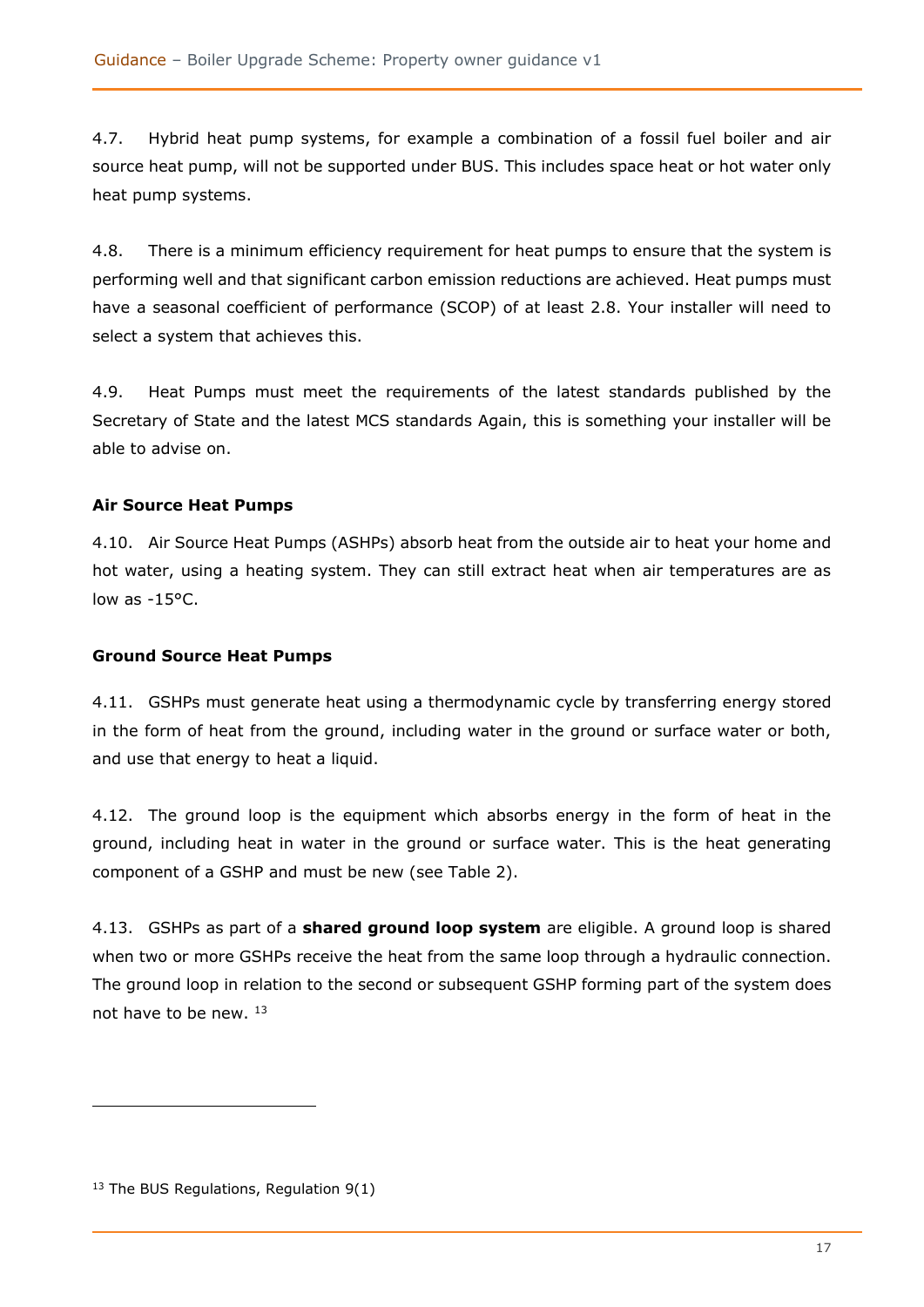# **Biomass boilers**

4.14. Biomass boilers are also supported under the scheme.<sup>14</sup> They burn solid biomass, usually wood chips or pellets, to deliver space heating and hot water to your home. Biomass stoves which are designed and installed to burn wood pellets to generate heat which is radiated directly into the room in which it is installed are not eligible. Biomass boilers may only be installed in rural areas $15$  with no mains gas connection.

4.15. You can check if your property is in a rural area by entering your postcode in the search box of [this interactive map](https://ons.maps.arcgis.com/apps/webappviewer/index.html?id=374d26ccc6244bf594465a3a4ab3ac19) and reading off the 'Rural Urban Indicator'. If your postcode is in an area designated as rural the indicator will be D1, D2, E1, E2, F1, F2. If your postcode is in an urban area (A1, B1, C1, C2), then you are not eligible to install a biomass boiler under the BUS.

4.16. Biomass boilers installed in self-build properties will not be eligible for support.<sup>16</sup> See paragraph [4.27](#page-19-0) for the definition of a self-build property.

<span id="page-17-0"></span>4.17. Your biomass boiler must have an emissions certificate which demonstrates that polluting emissions are kept to a minimum. You do not have to source the emissions certificate; your installer will help you select a boiler which conforms to the emissions limits.

### **Biomass boiler fuel and maintenance**

4.18. Burning wood of the correct quality and sustainability standards is vital to minimise emissions and maximise system efficiency. You can use the **Biomass Suppliers List (BSL)** to find fuel that meets these standards. The BSL is a list of eligible wood fuels. Fuel types registered on the BSL include: logs, woodchip, wood pellets and wood briquettes.

4.19. Your installer will provide written details of the specified fuel for your system along with fuel storage and handling requirements. Your installer will also provide you with the system's maintenance requirements and maintenance services available. Many biomass boiler

<sup>&</sup>lt;sup>14</sup> The BUS Regulations, Regulation 10

<sup>&</sup>lt;sup>15</sup> The ONS classification defines areas as rural if they fall outside of settlements with more than 10,000 people.

<sup>&</sup>lt;sup>16</sup> The BUS Regulations, Regulation 11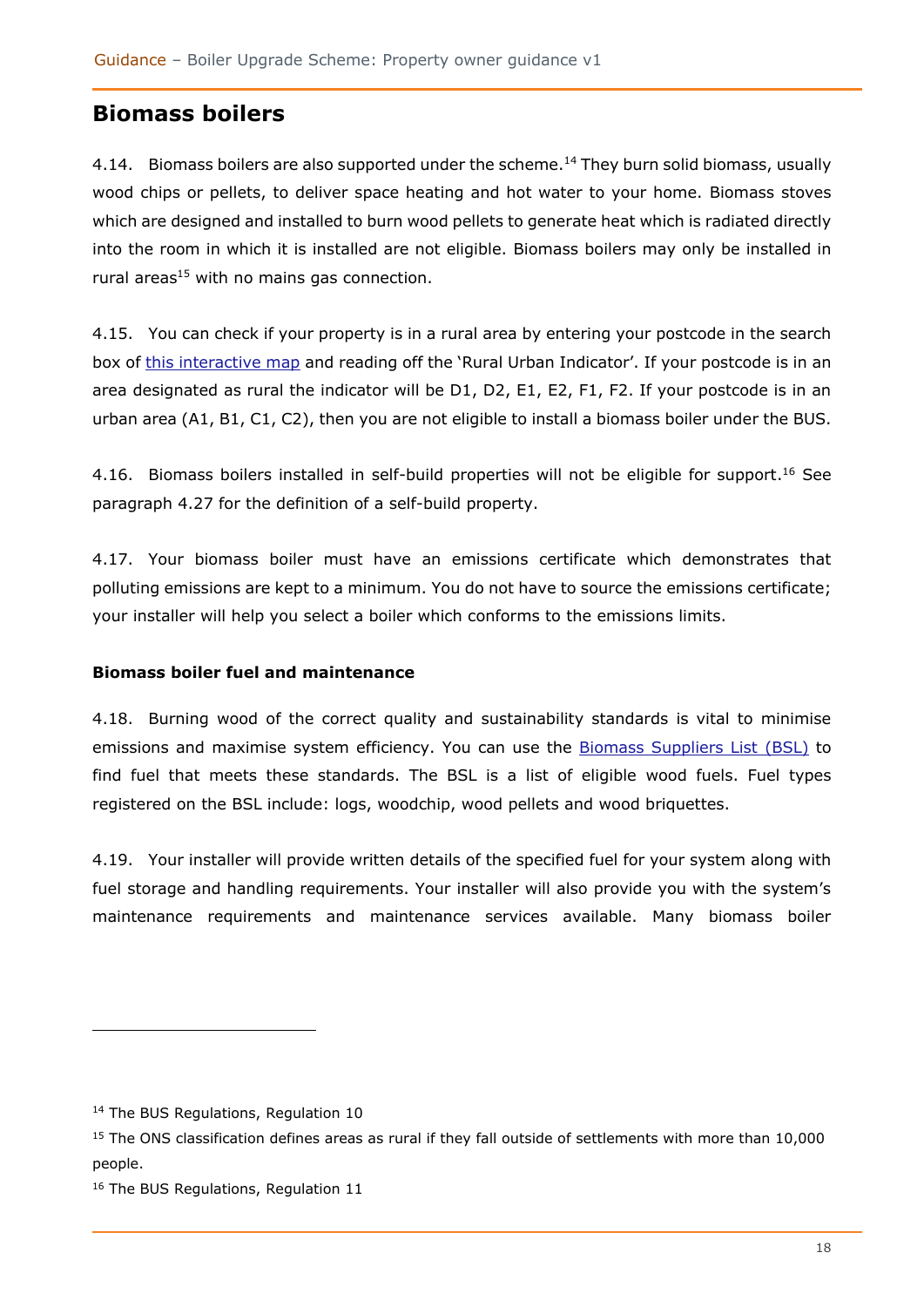manufacturers require use of specific fuels and regular maintenance checks for the system warranty to remain valid. You should check these requirements with your installer.

# <span id="page-18-0"></span>**Heating System Eligibility**

4.20. Your new low carbon heating system will need to replace an existing fossil fuel or electric heating system which does not include a heat pump and cannot be used in conjunction with it. In the case of heat pumps, fossil fuel heating systems include those fuelled by gas, oil, Liquefied Petroleum gas (LPG) and coal. Biomass boilers may replace fossil fuel heating systems fuelled by oil, LPG, and coal, but may not replace the heating system in a property with a gas supply, including where the gas supply has been capped or clamped. Electric heating systems include storage heaters, electric panel radiators or and electric boilers.

4.21. Heating systems **must be commissioned on or after 1 April 2022**<sup>17</sup> to be eligible. The commissioning date of your heating system can be found on your MCS certificate. The commissioning date of the heating system is the date on which any tests and procedures that amount to the usual industry practices for that type of system were completed. These tests will demonstrate that the heating system is operating correctly, generating heat, and that it complies with industry standards.

# <span id="page-18-1"></span>**Further information on low carbon heating**

4.22. You can find more information and also impartial advice on low carbon heating technologies and whether they might be suitable for your property on the Simple Energy Advice site. 18

# <span id="page-18-2"></span>**Which properties are eligible?**

4.23. Only properties in England and Wales are eligible.

4.24. Domestic and small non-domestic properties are eligible.<sup>19</sup> The maximum installation capacity of up to 45 kWth covers the vast majority of these properties. The maximum permitted capacity of the system includes shared ground loop systems where the maximum permitted

<sup>&</sup>lt;sup>17</sup> The BUS Regulation, Regulation 8

<sup>18</sup> <https://www.simpleenergyadvice.org.uk/your-home/heating-and-hot-water>

<sup>&</sup>lt;sup>19</sup> The BUS Regulation, Regulation 5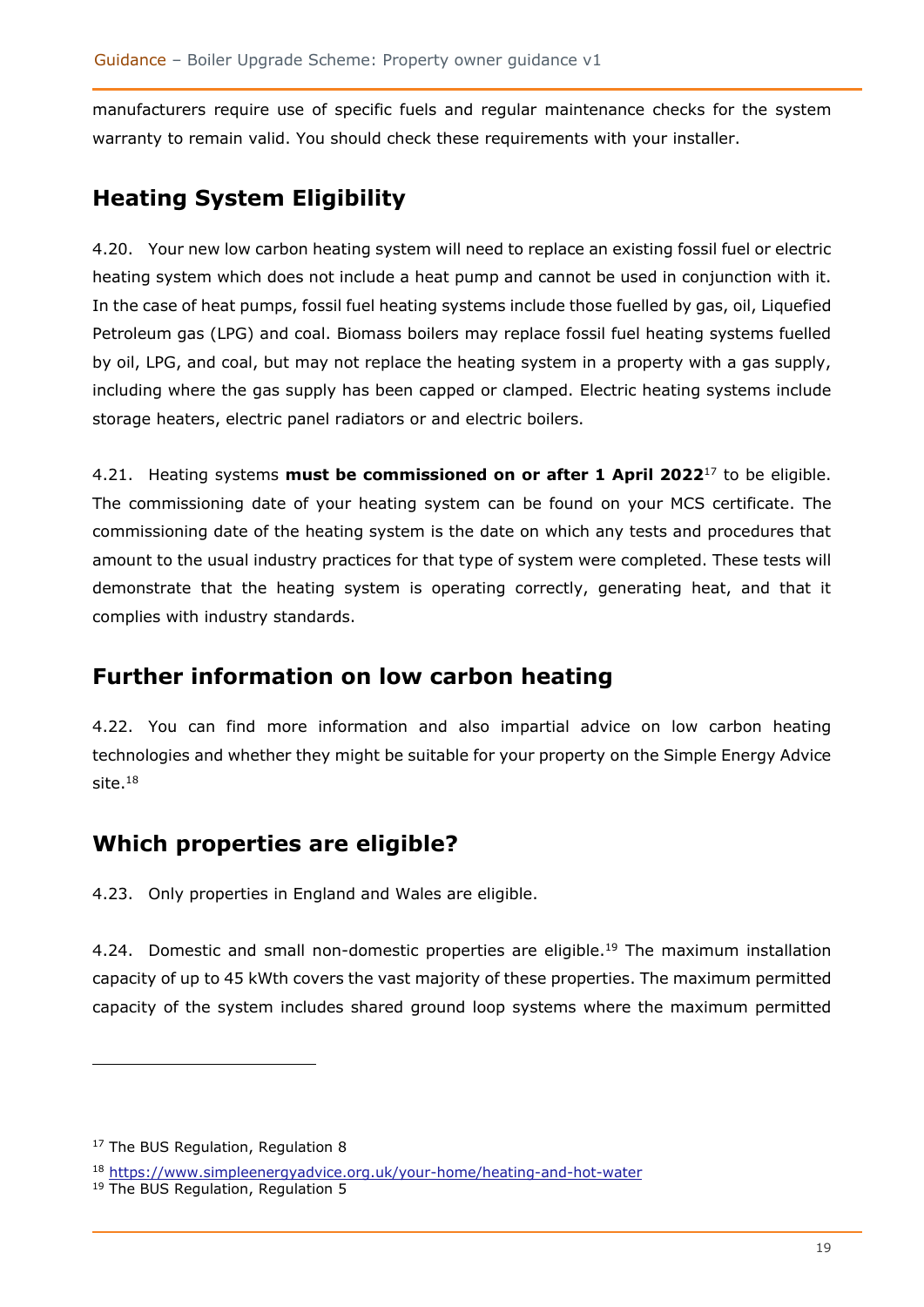capacity of the whole system is 45 kWth. The 45 kWth must meet the full space and water requirements of the property. Your installer will be able to advise you of which technology is most suitable for your home and help you to understand the eligibility criteria.

4.25. The scheme is open to all properties including those that are privately rented, second homes and holiday homes. Social housing and new builds will not be eligible for BUS with the exception of self-build properties.

4.26. Social housing is defined as accommodation made available for people whose needs are not served by the commercial housing market. This could include rental accommodation made available below the market rate or shared ownership arrangements.<sup>20</sup> Support for the decarbonisation of social housing is available through the Social Housing Decarbonisation Fund (SHDF) in England and the Optimised Retrofit Programme in Wales.

<span id="page-19-0"></span>4.27. The BUS is not open to new build properties with the exception of self-build properties. For clarity, self-build properties are owned by individuals and built either through a builder or as a DIY project, not companies or developers. Self-build properties meet the eligibility requirements where all of the following criteria are met:

- Any building that forms part of that property was built principally with the use of the labour or resources of the first owner (including where the resource was a loan which the first owner was liable to repay)
- The property has not, while the building was built or at any subsequent time, been owned wholly or partly by a person who is not an individual
- The date the property was first occupied must be after the first commissioning date of the heat pump.
- 4.28. Heat pumps installed in self-build properties will be eligible for support.
- 4.29. Biomass boilers installed in self-build properties will not be eligible for support.

### **Insulation requirements and EPCs**

 $20$  For the full definition, please refer to section 68 of the Housing and Regeneration Act 2008.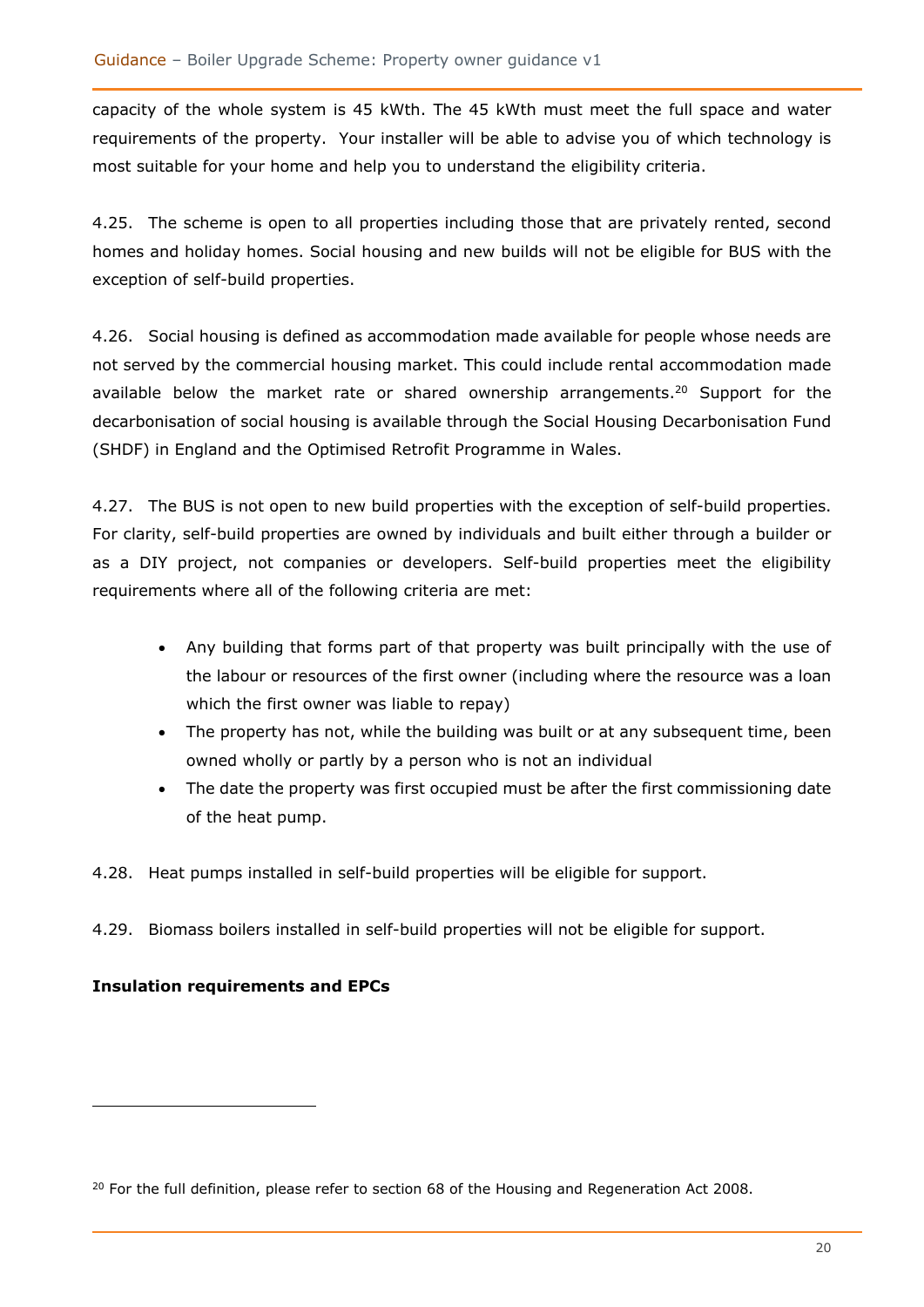4.30. An Energy Performance Certificate (EPC) gives information about a property's energy use, together with recommendations on how to reduce energy demand and save money. It's required every time you buy, sell, or rent a property.

4.31. Low carbon heating systems are at their most efficient when installed in a home that is well-insulated. To be eligible for the BUS, properties are required to have a valid EPC with no outstanding recommendations for loft or cavity wall insulation, unless the property is exempt<sup>21</sup> (see [Table 4\)](#page-23-1) and you can provide the associated evidence. A valid EPC means the most recent EPC issued for the property and one which is less than 10 years old.

4.32. If you don't have a copy of your EPC, or if you are unsure if your property has one, you may be able to access a copy on the GOV.UK website: [https://www.gov.uk/find-energy](https://www.gov.uk/find-energy-certificate)**[certificate](https://www.gov.uk/find-energy-certificate)** 

4.33. If there is not a valid EPC for your property, an assessment of your property will be needed before an EPC can be issued. As a new EPC assessment will incur a cost, if your property needs to have insulation (loft or cavity) in order to be eligible for the grant (see paragraph [4.37](#page-21-0) below), you may wish to secure the EPC after this work has been completed.

4.34. There is no set fee for an EPC assessment as the cost will vary depending on the size and type of your property. Prices can start at £60 but you may want to obtain a quote from more than one EPC assessor. You can find one in your area here: [https://www.gov.uk/get](https://www.gov.uk/get-new-energy-certificate)[new-energy-certificate.](https://www.gov.uk/get-new-energy-certificate)

4.35. If loft and/or cavity wall insulation is recommended on your EPC, you should arrange for the installation to be completed and new EPC produced before your installer applies for the voucher.

4.36. Alternatively, to avoid disruption as much as possible, you are able to make an application with an EPC that includes loft and/or cavity wall insulation recommendations if you arrange for the installation of the insulation alongside the low carbon heat system. Once the work is complete, you must obtain a new EPC which demonstrates that the insulation has been installed. Your installer will be required to submit this new EPC in order to redeem the voucher.

<sup>&</sup>lt;sup>21</sup> The BUS Regulation, Regulation 6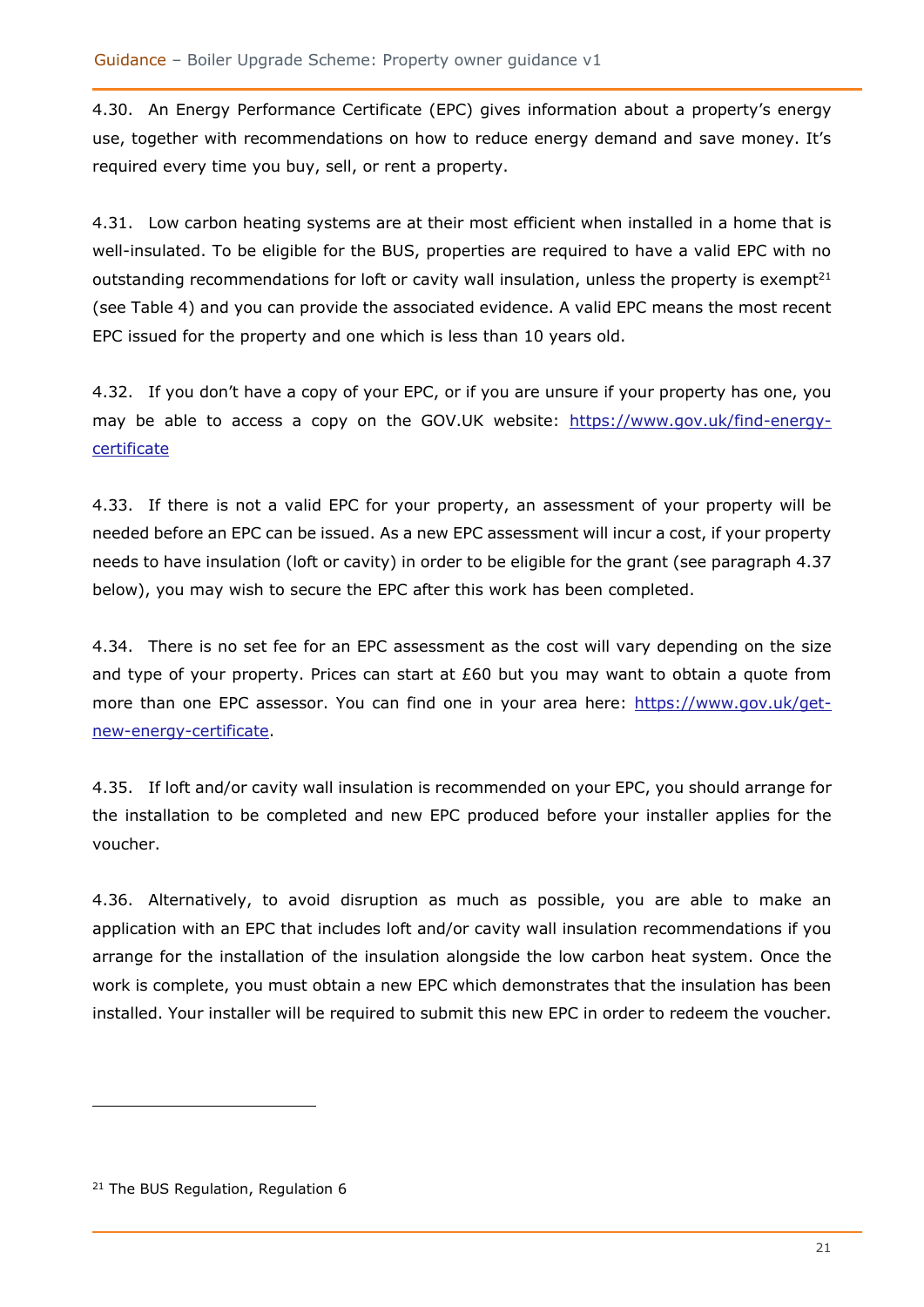<span id="page-21-0"></span>4.37. If you do not obtain a new EPC demonstrating that the required insulation has been installed, your installer will not be able to redeem the voucher and receive payment of the grant. It is therefore important that you install any required insulation and obtain an EPC in a timely manner. The requirements for a property's EPC are set out in the flow-chart below in [Figure 1.](#page-22-0)

4.38. Self-build properties do not need to supply an EPC to evidence the required insulation is present since these properties are required to be well insulated built in line with current building regulations.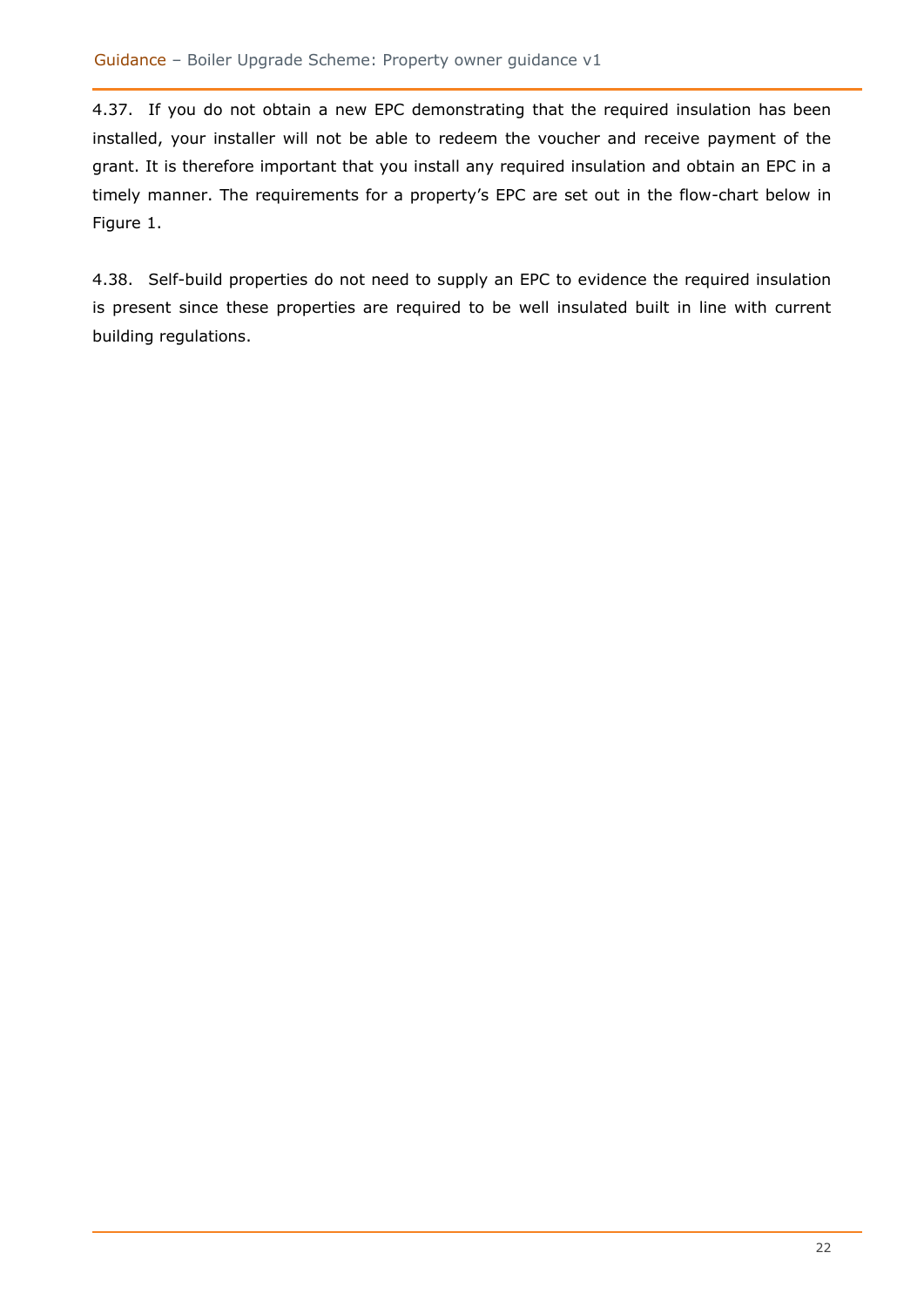### <span id="page-22-0"></span>**Figure 1 - Flow chart of EPC requirements for an eligible grant application and voucher redemption**



\*Definition set out in Chapter 4.

\*\* Exemption reasons are set out in Table 4.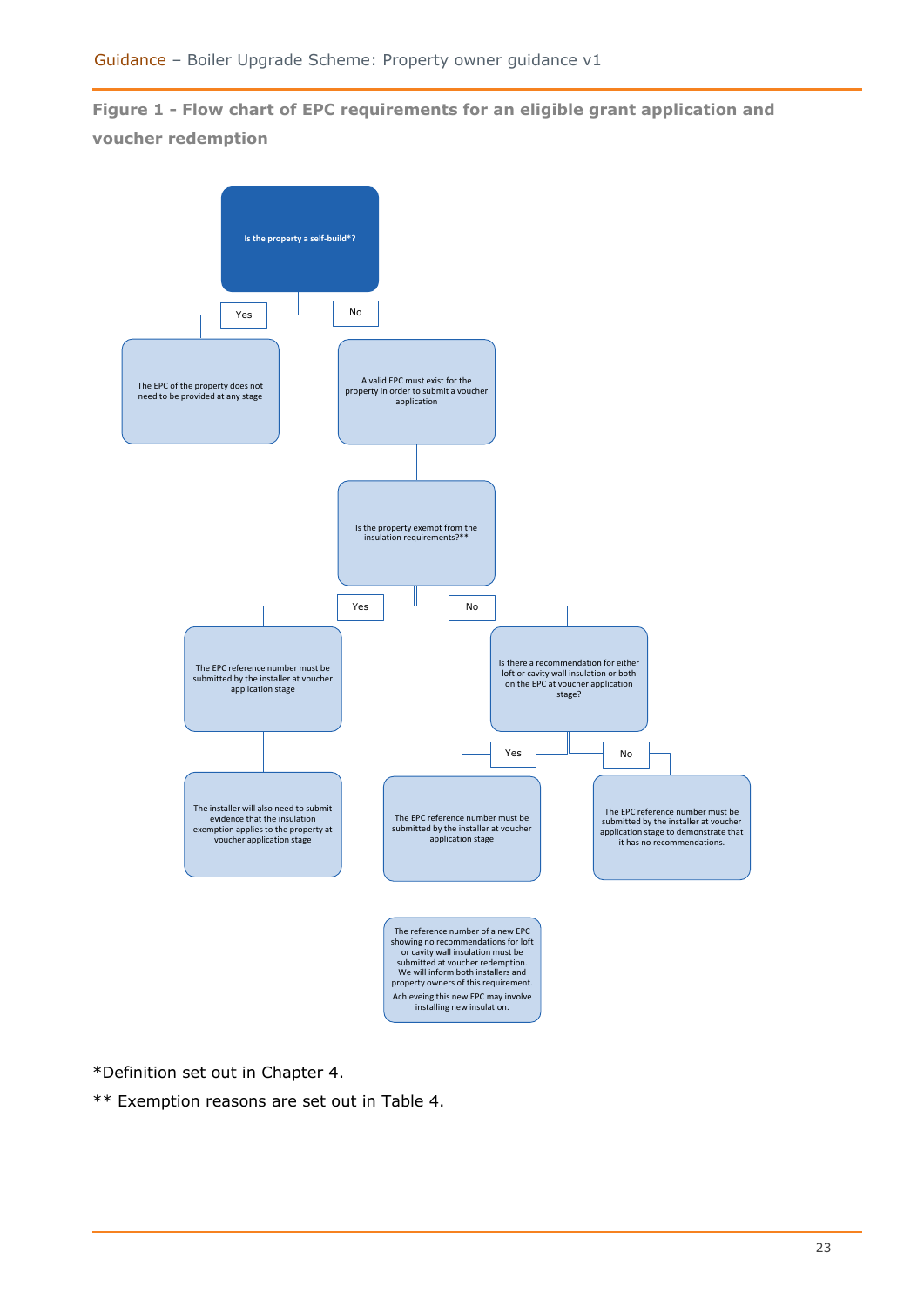#### <span id="page-23-0"></span>**Exemptions**

4.39. Some properties may be exempt from the insulation requirements.<sup>22</sup> The list of possible exemptions is outlined below, along with the evidence that will be required to show that this applies to your property. You will need to provide this evidence to your installer as part of their application for a voucher. Please see [Table 4](#page-23-1) below for the list of exemptions we accept, the body that must confirm this and what evidence your installer must provide to Ofgem during the application. We may require further information and where needed will be in contact with the installer and you. We will review each case on a case-by-case basis. There are templates that must be used when providing the evidence.

| <b>Exemption</b><br>reason                                                                            | <b>Body to confirm</b>                                                                                                                                                                                                                  | <b>What evidence is required?</b>                                                                                                                      |
|-------------------------------------------------------------------------------------------------------|-----------------------------------------------------------------------------------------------------------------------------------------------------------------------------------------------------------------------------------------|--------------------------------------------------------------------------------------------------------------------------------------------------------|
| Property is a listed<br>building                                                                      | The planning department of the local<br>authority, English Heritage, Cadw or<br>a member of the Royal Institute of<br>Chartered Surveyors (RICS). Please<br>visit the RICS website to find a local<br>chartered surveyor. <sup>23</sup> | A letter stating that it is not<br>possible to install cavity or<br>loft insulation due to the<br>property being a listed<br>building.                 |
| Property is in a<br>conservation area                                                                 | The planning department of the local<br>authority, English Heritage or Cadw.<br>24                                                                                                                                                      | A letter stating that it is not<br>possible to install cavity or<br>loft insulation due to the<br>building being located in a<br>conservation area.    |
| Property houses a<br>protected species<br>that would be<br>materially affected<br>by insulation (most | Natural England, Natural Resources<br>Wales, or a chartered ecologist<br>(please find a member of Chartered<br>Institute of Ecology and<br>Environmental Managers <sup>25</sup> ).                                                      | National bodies can be<br>contacted for advice, but it<br>may be necessary to arrange<br>a site visit and report by a<br>private ecologist. The letter |

#### <span id="page-23-1"></span>**Table 4 - Insulation exemptions**

<sup>22</sup> The BUS Regulation, Regulation 6 (2)

<sup>&</sup>lt;sup>23</sup> RICS Find a surveyor, [https://www.ricsfirms.com/?\\_ga=2.18901694.704885461.1651585631-](https://www.ricsfirms.com/?_ga=2.18901694.704885461.1651585631-1098602411.1651585631) [1098602411.1651585631](https://www.ricsfirms.com/?_ga=2.18901694.704885461.1651585631-1098602411.1651585631)

<sup>&</sup>lt;sup>24</sup> \*Following further feedback received since our consultation that certain bodies are unable to provide the required evidence, we have refined this list to ensure accuracy

<sup>25</sup> <https://cieem.net/>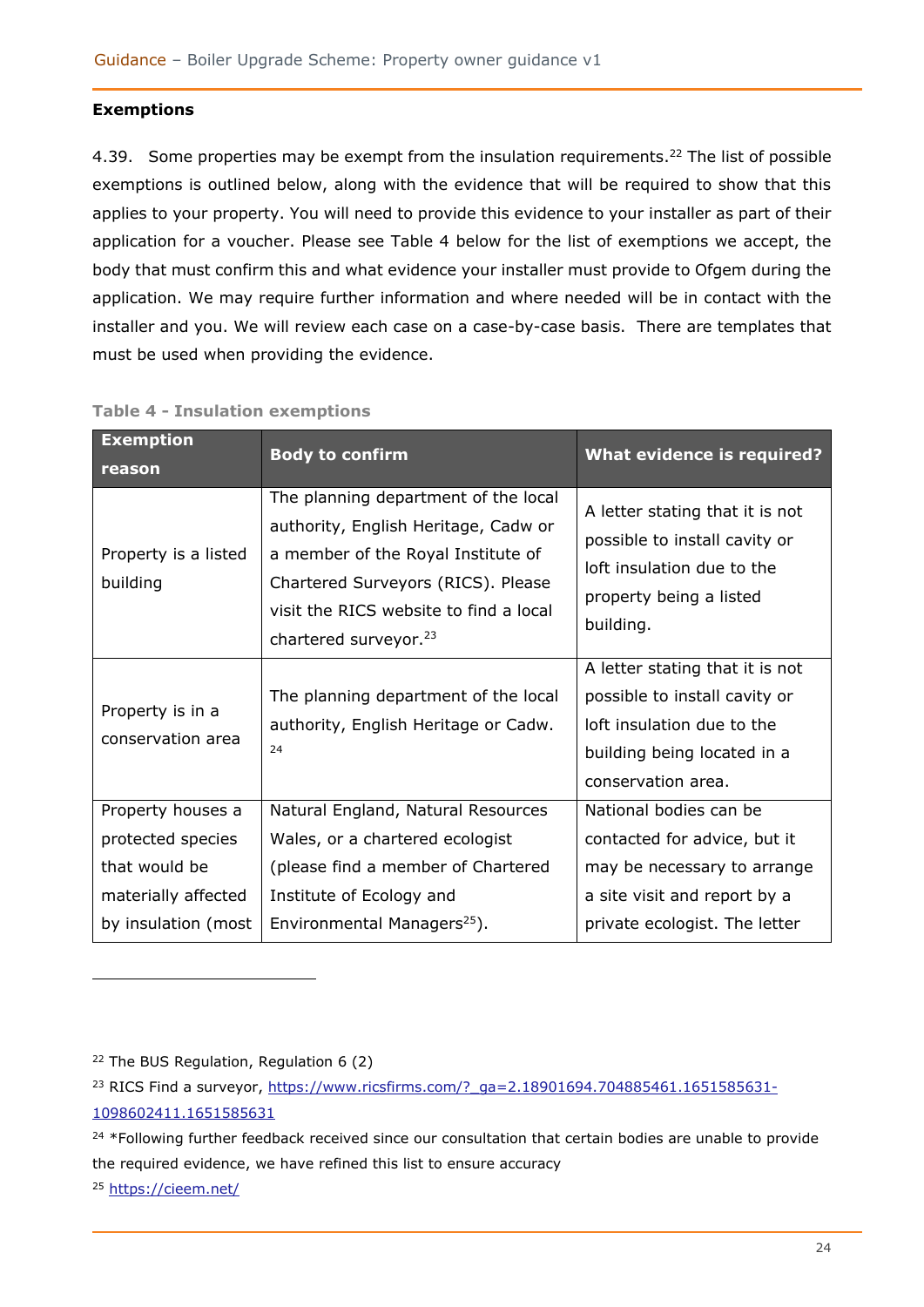| likely - though not |                                                                                                     | must state which protected       |
|---------------------|-----------------------------------------------------------------------------------------------------|----------------------------------|
| necessarily - bats) |                                                                                                     | species is housed at the         |
|                     |                                                                                                     | property and that installing     |
|                     |                                                                                                     | cavity or loft insulation would  |
|                     |                                                                                                     | materially affect that species.  |
|                     |                                                                                                     | The property owner will need     |
|                     |                                                                                                     | to arrange for a chartered       |
| Due to local        |                                                                                                     | surveyor to visit their          |
| environmental       | A member of the Royal Institute of                                                                  | property and prepare a           |
| conditions (for     | Chartered Surveyors (RICS). Please                                                                  | report. The report would need    |
| example regular     | visit the RICS website to find a local                                                              | to outline what environmental    |
| exposure to driving | chartered surveyor.                                                                                 | conditions prevent the           |
| rain).              |                                                                                                     | property from being              |
|                     |                                                                                                     | insulated. The report will also  |
|                     |                                                                                                     | need to state their RICS         |
|                     |                                                                                                     | membership number.               |
|                     |                                                                                                     | A report from a chartered        |
| Due to the          |                                                                                                     | surveyor. The report would       |
| structure of the    | A member of the Royal Institute of                                                                  | need to outline what             |
| building (for       | Chartered Surveyors (RICS). Please<br>visit the RICS website to find a local<br>chartered surveyor. | structural features are          |
| example it's a      |                                                                                                     | present that prevent the         |
| timber framed       |                                                                                                     | property from being              |
| building).          |                                                                                                     | insulated. The report will also  |
|                     |                                                                                                     | need to state their RICS         |
|                     |                                                                                                     | membership number.               |
|                     | The planning department of the local                                                                |                                  |
|                     | authority, English Heritage, Cadw,                                                                  | A letter stating which law       |
| Because it would    | Natural England, the Natural                                                                        | prevents the installation of     |
| be otherwise        | Resources Body for Wales, member                                                                    | cavity or loft insulation at the |
| unlawful            | of the Royal Institute of Chartered                                                                 | property and why it does so.     |
|                     | Surveyors (RICS) or a chartered                                                                     |                                  |
|                     | ecologist.                                                                                          |                                  |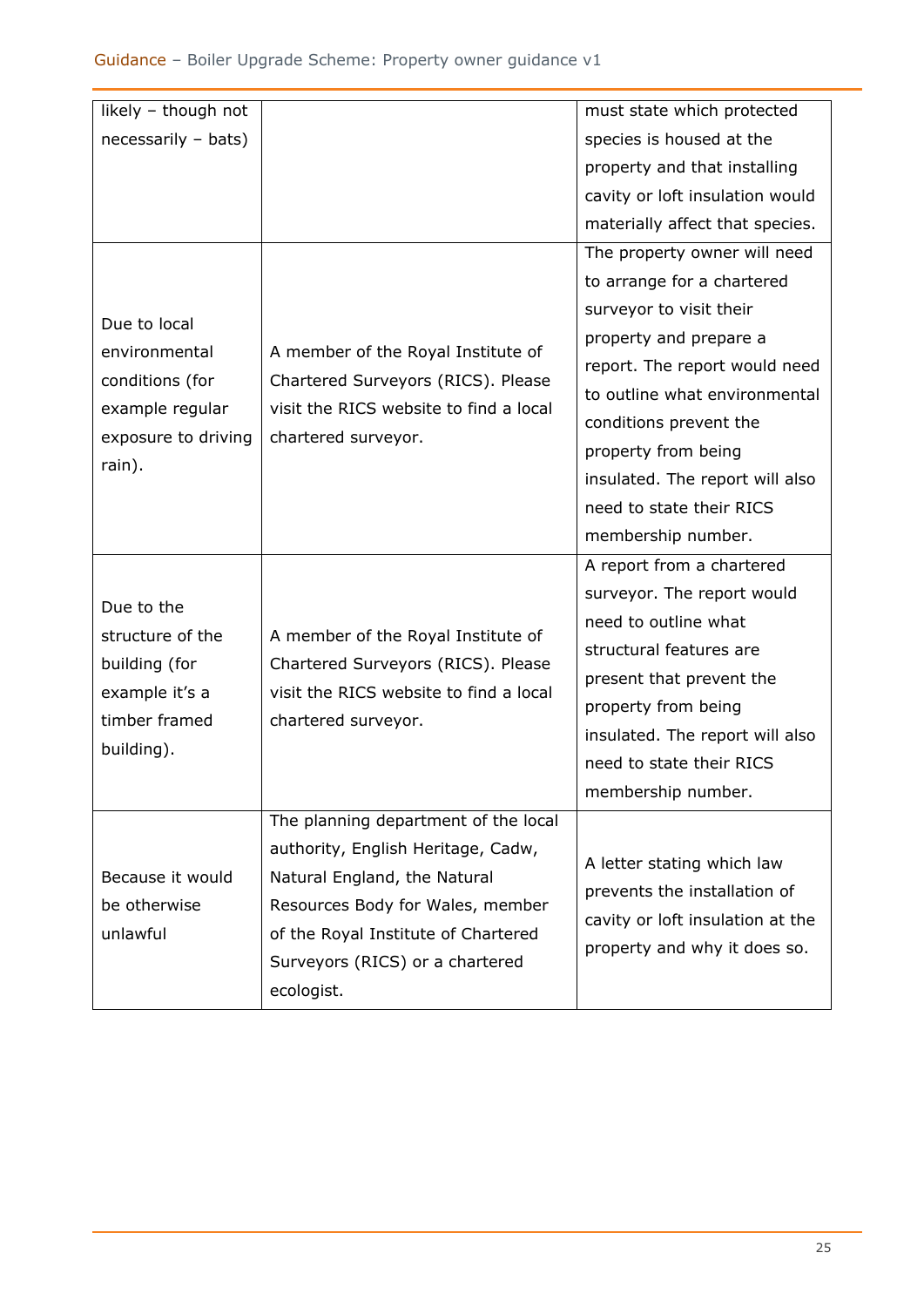# <span id="page-25-0"></span>**5. How do you benefit from the Boiler Upgrade Scheme**

#### **Section summary**

This chapter explains how property owners can engage with the Boiler Upgrade Scheme through their installer. It sets out the information and documentation that property owners may need to provide, and how property owners should provide consent to their installer's voucher application.

5.1. The scheme is designed to provide a simple customer journey by minimising what property owners need to do to benefit from the grant. It is 'installer-led' two stage application process, which means your chosen installer will apply for and redeem the grant voucher themselves. We expect your installer to discount the value of the grant from the total cost paid by you and include this in their quote.

# <span id="page-25-1"></span>**Choosing an installer and technology**

5.2. Your chosen installer will need to be certified by the Microgeneration Certification Scheme (MCS). This demonstrates that they are technically competent and that the installation will be compliant with scheme requirements. It will also ensure that you are covered by consumer protection schemes governing the products and their performance, as well as the quality of the installation and service you receive from the installer. For more information on consumer codes, please see chapter [6.](#page-31-0)

5.3. You can find an installer in your area here:<https://mcscertified.com/find-an-installer/>

<span id="page-25-2"></span>5.4. As with all home improvements, we encourage you to obtain a quote from multiple installers. Comparing quotes should help you decide if you're getting a fair price. Your quote should show the grant amount deducted from the total quote value.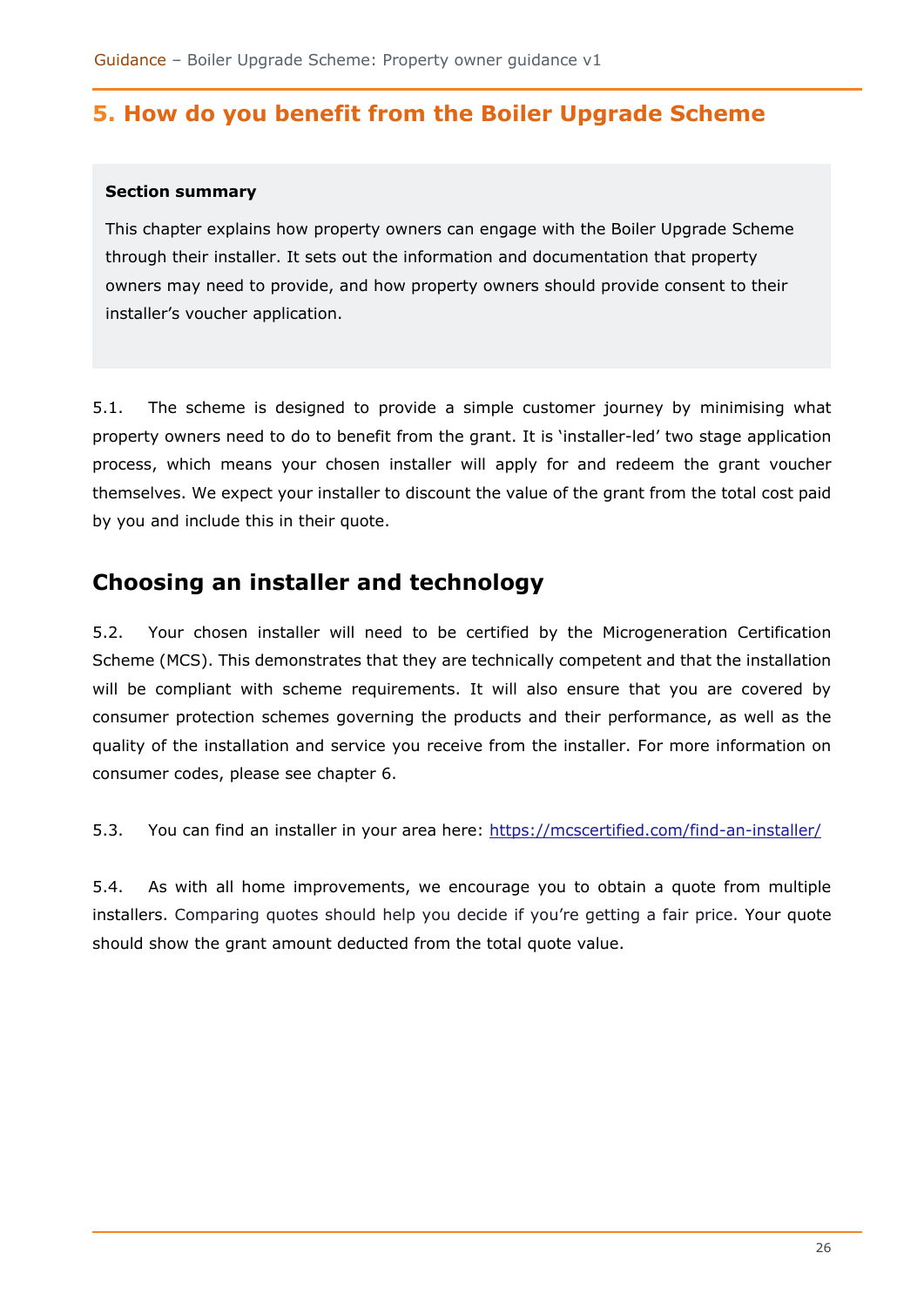# **Applying for the BUS grant**

5.5. The voucher application will be led by the installer.<sup>26</sup> Once you have selected your preferred installer, the installer will:

- Apply to Ofgem, for a voucher representing the grant amount. You will likely need to assist the installer by sharing information and evidence demonstrating that the property and chosen technology are eligible.
- Provide your details to Ofgem so you can consent to the grant application.
- Complete the installation in line with industry standards and scheme requirements.
- Provide you with the appropriate post-installation documentation such as the MCS certificate for the heat pump or biomass boiler and emission certificate for biomass boilers.
- Redeem the voucher following installation.

5.6. All vouchers will have an expiration date to ensure that installers only apply for vouchers when they need them. We are not able to extend validity periods under any circumstances. Vouchers for ASHPs and biomass boilers will be valid for three months. Vouchers for GSHPs will be valid for six months. If a voucher expires before work is complete and commissioned, your installer will be able to submit a new application for the same installation.

5.7. In some circumstances, such as for installations commissioned between 1 April 2022 and 23 May 2022, installers may apply for the voucher retrospectively after the installation has been commissioned. This is permitted by the scheme at other times too, although please note that if you install and commission a system before applying for a voucher, you and the installer will be doing so at risk. We will issue a BUS voucher in the form of an email and inform your installer that a voucher has been issued. BUS vouchers are issued by Ofgem on behalf of the Secretary of State. When your installer successfully redeems the voucher, we will notify the installer and you.

### <span id="page-26-0"></span>**What to give your installer**

5.8. You will need to provide evidence to your installer for them to be able to make an application to Ofgem. This will include EPCs and information regarding yourself as outlined under property owner consent. It can also extend to other types of evidence, for example to prove that the property is a self-build. If you wish to give the documents directly to Ofgem

<sup>&</sup>lt;sup>26</sup> The BUS Regulation, Regulation 14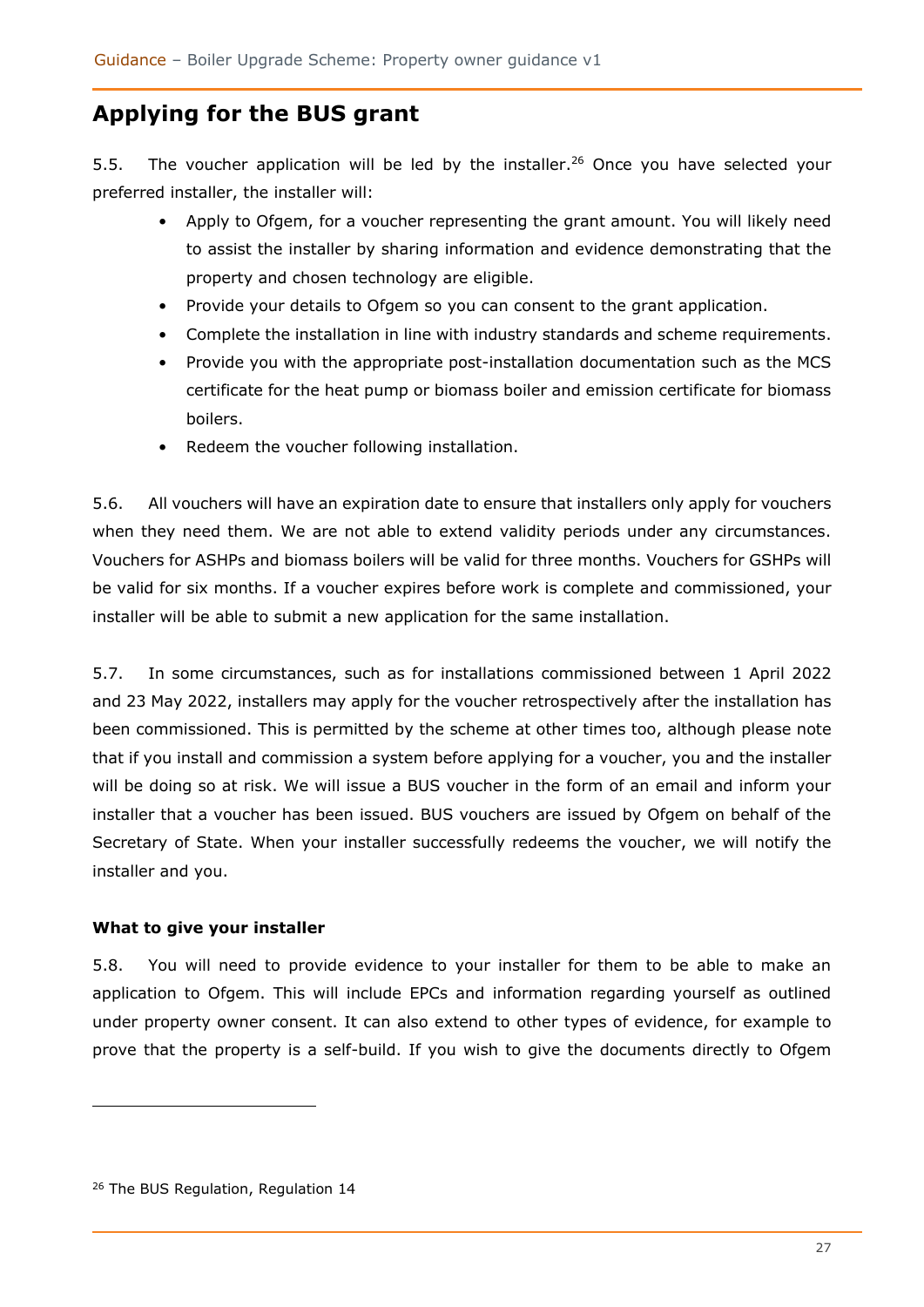instead of your installer due to the sensitivity of the documents, you may do so at [BUS.propertyowner@ofgem.gov.uk.](mailto:BUS.propertyowner@ofgem.gov.uk) However, before you do this, please ensure you have obtained a reference for your application from the installer. You must use this reference number in any correspondences you send us.

### <span id="page-27-0"></span>**Self-build evidence**

5.9. If your property is a self-build, you must provide evidence of this to your installer. Your installer will provide this information to us during the application. Acceptable evidence to prove a property is a self-build can include:

- proof of property ownership (eg a copy of title deeds, contract of sale)
- documents confirming you received a self-build VAT exemption, self-build loan or mortgage
- an invoice for substantial structural materials or labour (eg foundations or timber frame, smaller works such as re-wiring or kitchen-fitting will not be sufficient)
- self-build insurance
- planning permission documents
- copies of bank statements
- trader and builders' invoices or contracts.

# <span id="page-27-1"></span>**Property Owner Consent**

5.10. Once the installer has submitted an application for a voucher, you will be contacted by Ofgem by email to provide your consent to the installer making an application on your behalf.<sup>27</sup> This email will come from an Ofgem email address.

### **5.11. You must give your consent within 14 days of receiving the email from Ofgem. Failure to provide consent may lead to the application being rejected.**

5.12. Property owners will be required to confirm:

- Your full name
- Key project details, including the installation address, proposed low carbon heating system and project cost

<sup>27</sup> The BUS Regulation, Regulation 14 (2)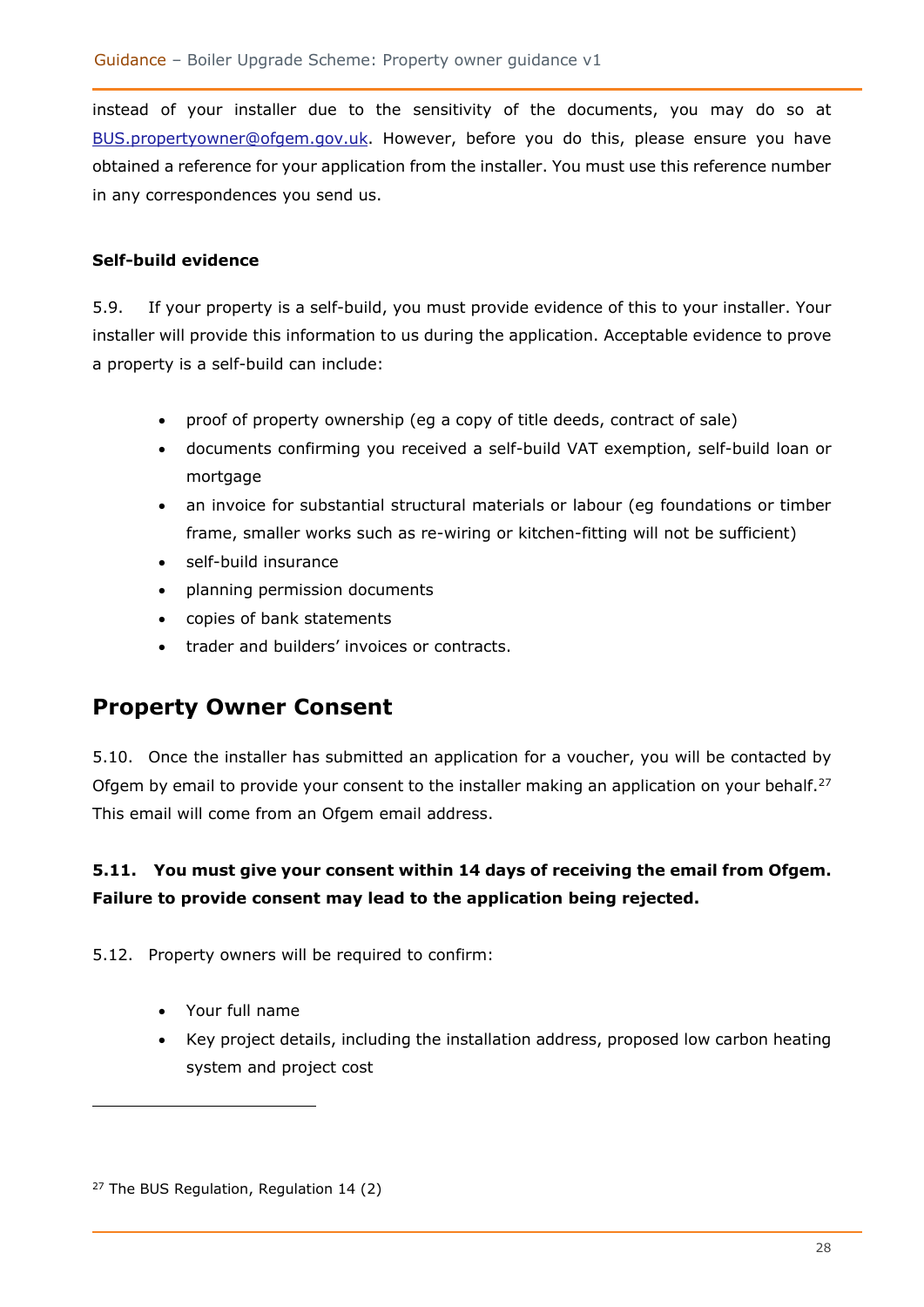- That you own (or c0-won) the property at the installation and where there are multiple owners of a property, that the person providing consent is acting with their agreement
- That you have instructed the installer to carry out the installation
- That you consent to the installer making a BUS application
- That you will become the owner of the low carbon heating system upon completion of the installation
- That the property is not social housing
- That you have not received other support from public funds or government schemes, such as the Energy Company Obligation (ECO), for any of the costs of the purchase or installation of the eligible low carbon heating system in question.

5.13. Where the EPC submitted as part of the voucher application has a loft or cavity wall insulation recommendation and the property does not meet any of the exemption criteria, that you intend to:

- Install the recommended insulation, and
- Obtain a new EPC, with no recommendations for loft or cavity wall insulation to be installed, by no later than the date on which a voucher redemption application is made

5.14. You will also be informed of the possibility that you may be contacted or access to your property may be required for audit purposes.

5.15. Where there are multiple owners for the same property, we will only need the details and confirmation of consent from one of the owners. However, that confirmation must state that the property owner giving consent on behalf of the other(s) has the authority to do so.

5.16. In cases of shared ground loop applications, where there are multiple properties being connected to a single ground loop, we will require the installer to submit a separate application for each property that intends to connect to the ground loop. We will require consent from the owner of each property that intends to connect to the loop.

### <span id="page-28-0"></span>**What giving your consent means**

5.17. It's important to remember that you're only consenting to an installer making a BUS application on your behalf. This is so that Ofgem has assurance that the application is being made in good faith.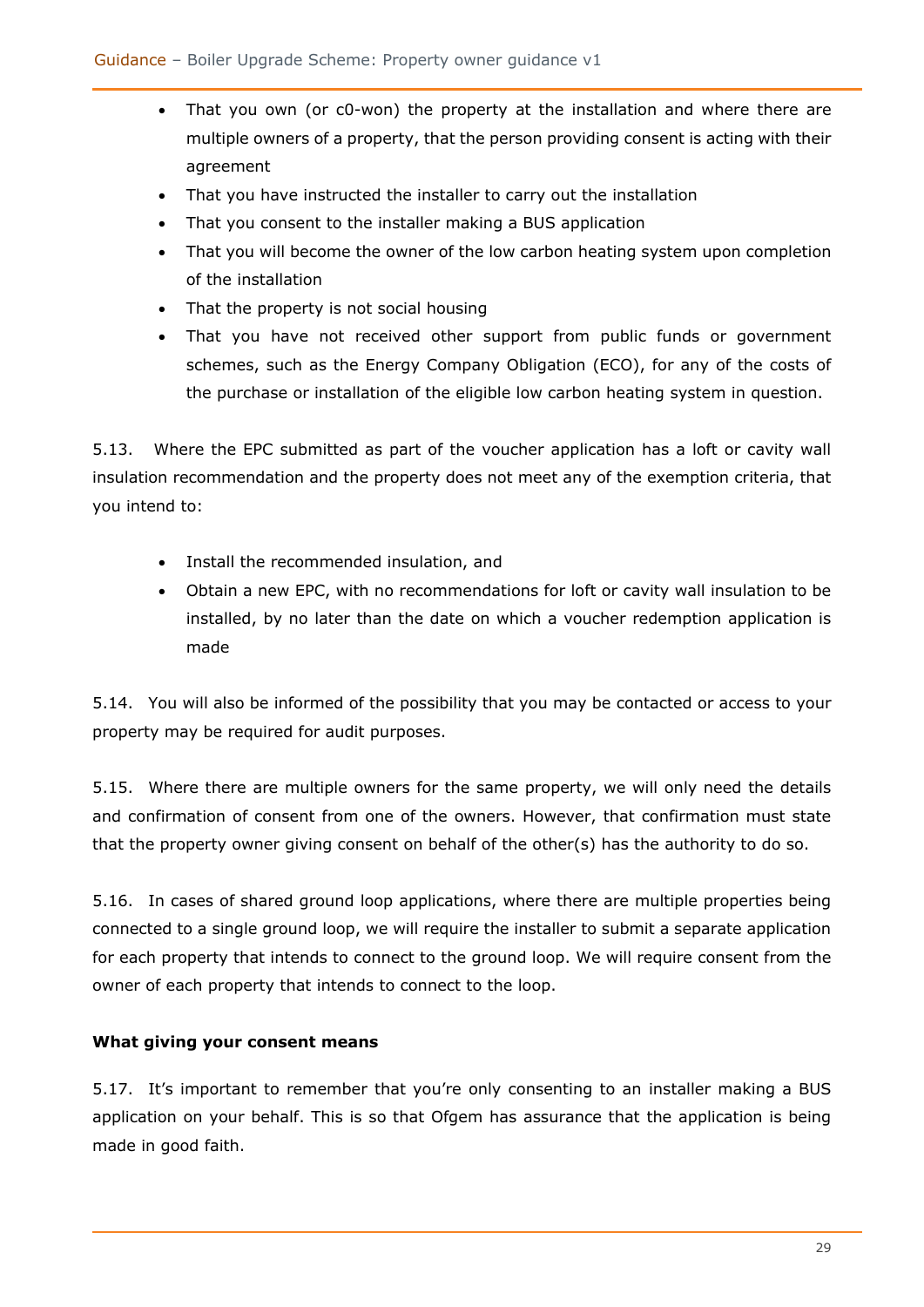5.18. It does not mean you've committed to working with a particular installer. That's something that needs to be handled separately through the contract you sign with them.

5.19. Ofgem will contact you by email for your consent to the installer making an application on your behalf.

#### <span id="page-29-0"></span>**Assisted digital**

5.20. We recognise that some property owners may not be able to access the online service to provide their consent. If the installer is unable to provide an email address for the property owner, Ofgem will contact you via an alternative channel and assess your needs. If you require support, we can help with the consent journey offline. The time period to provide consent on this alternative channel will be 28 days.

#### <span id="page-29-1"></span>**Consent in error or fraud**

5.21. In situations where more than one installer has submitted a BUS application on your behalf, you can only give your consent to one of them. Once consent is given, we'll reject any applications from other installers.

5.22. Where consent has been provided in error, please contact Ofgem on [BUS.application@ofgem.gov.uk](mailto:BUS.application@ofgem.gov.uk) so we can correct the situation.

5.23. Where we identify that consent has been provided fraudulently, we will reject an application or revoke the voucher and contact you and the installer regarding the application. We may refer the case of fraud to the police.

5.24. We will verify the identity of property owners using the information we have received from installers as part of the application. This will be done using a  $3<sup>rd</sup>$  party verification check. This check will not impact your credit rating. Where we require additional information to verify your identity, we will request information directly from you. By allowing a BUS application to be made on your behalf you are providing consent to Ofgem to use the information to share data with the 3<sup>rd</sup> party verification for identity checks.

5.25. If we require any further information from you after you've confirmed your consent, we will get in touch. Otherwise you don't need to do anything else in relation to the BUS application.

5.26. Once you have provided consent and subject to all eligibility criteria being met, a voucher will be issued to the installer.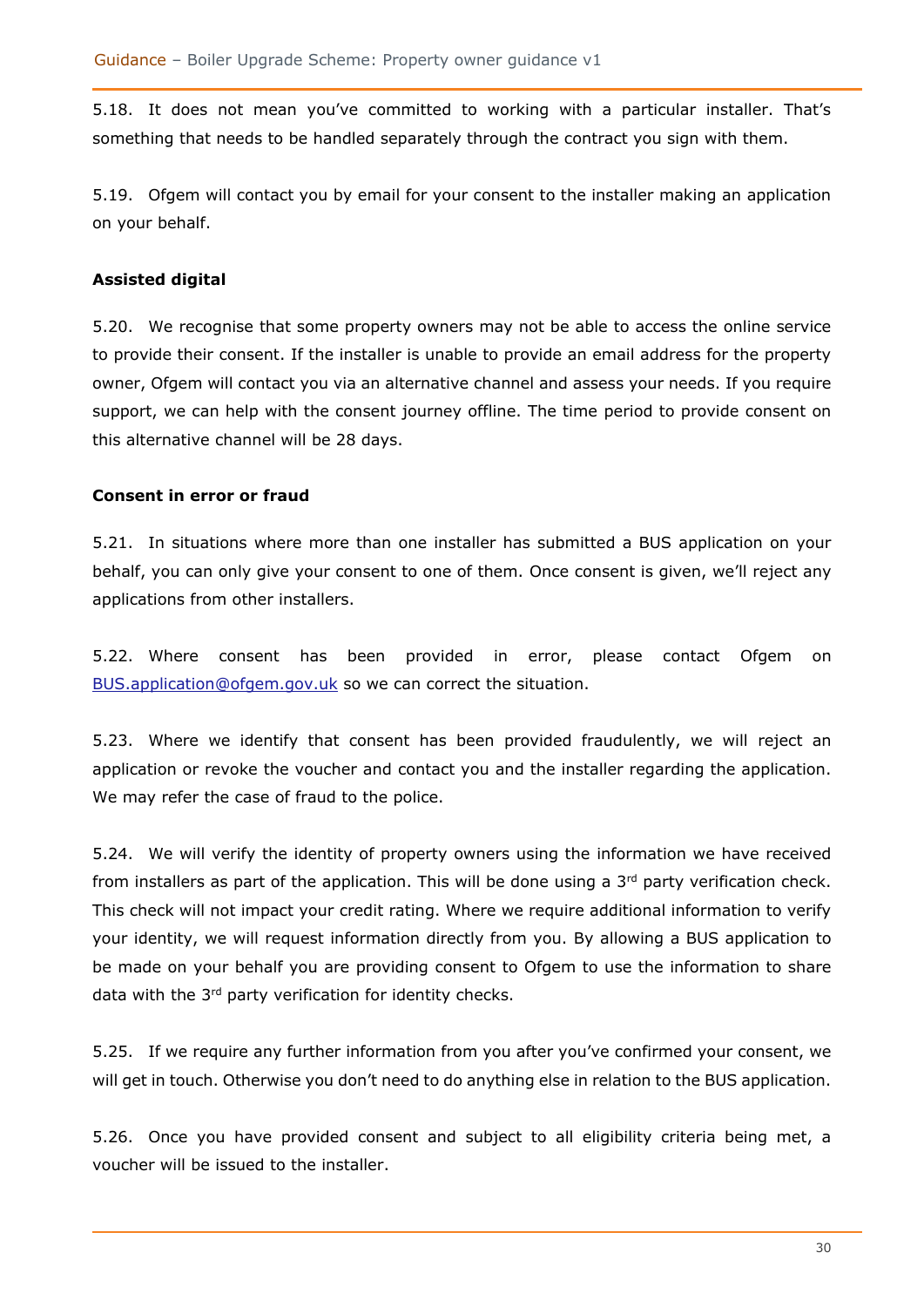#### <span id="page-30-0"></span>**Completing the project**

5.27. Once a voucher is issued, your installer has three months from the date the application is approved to complete the installation in line with industry standards and scheme requirements, and to register the installation with MCS (six months for ground source heat pumps).<sup>28</sup> MCS may get in touch with you regarding the quality of the installation.

5.28. If a voucher expires before work is complete, your installer will have to submit a new application for the same installation.

5.29. When the new system has been installed and the installer has completed their checks, your installer must submit a voucher redemption application to Ofgem in order to claim the grant amount.

<sup>28</sup> The BUS regulation, Regulation 15 (2)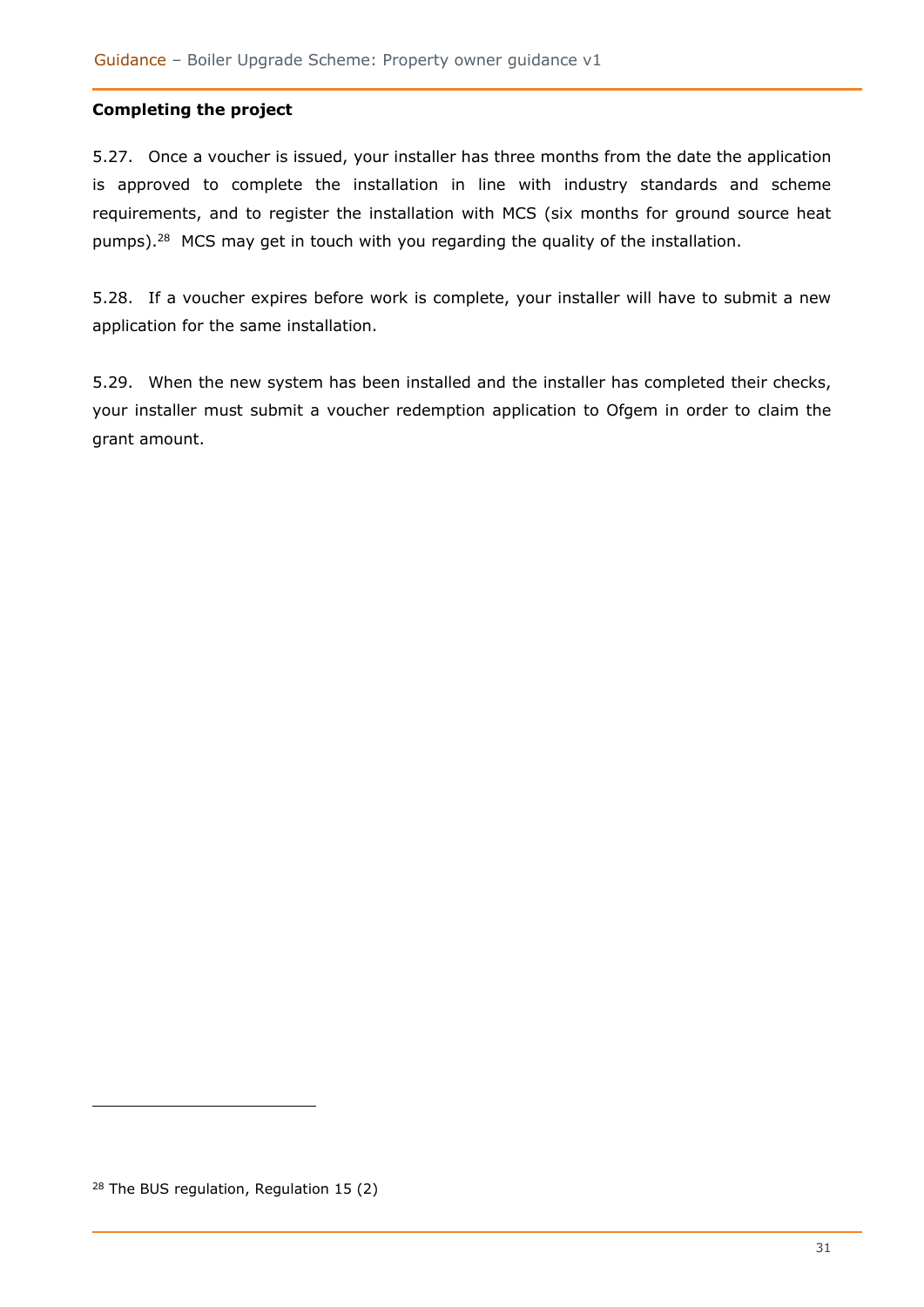# <span id="page-31-0"></span>**6. Audit & Compliance**

#### **Section summary**

This chapter explains our audit and compliance powers under the BUS scheme. It explains describes why we audit, the types of audits we carry out, what an audit consist of and what to expect from audits. It also sets out how you can get help from consumer codes if you experience a problem with your heating system or installer.

#### <span id="page-31-1"></span>**Why are Ofgem undertaking audits**

6.1. The scheme is funded by public money. To help ensure public money has been used correctly, Ofgem run a comprehensive audit programme. The regulations provide a range of powers that allow us to take action where non-compliance, fraud or abuse is suspected or discovered. We have developed an audit regime and we will be conducting audits on installers and installations that have made a BUS application or received a BUS grant.

6.2. Ofgem carry out routine checks on applications throughout the process including prevoucher redemption and post-payment and may also carry out site visits to properties that have installed a BUS installation. These audits are undertaken by us (or agents authorised on our behalf) to ensure the installation has taken place in your property, the relevant eligibility requirements for your technology have been met and that you, as the property owner, have consented to the installation.

### <span id="page-31-2"></span>**Audit types**

6.3. We carry out statistical and targeted audits as part of our audit programme. We have two types of audits we carry out which are site and desk audits.

6.4. **Site Audits**: We may request access at any reasonable hour to inspect a property which relates to a voucher that has been applied for, redeemed, or has had a grant paid.

6.5. **Desk Audits:** As part of our scheme compliance checks, a certain number of applications will be subject to a desk audit. Desk audits can be by phone or email. In these cases we may need additional information as assurance that the installation is compliant with scheme eligibility. Desk audits may involve getting additional information from installers or property owners.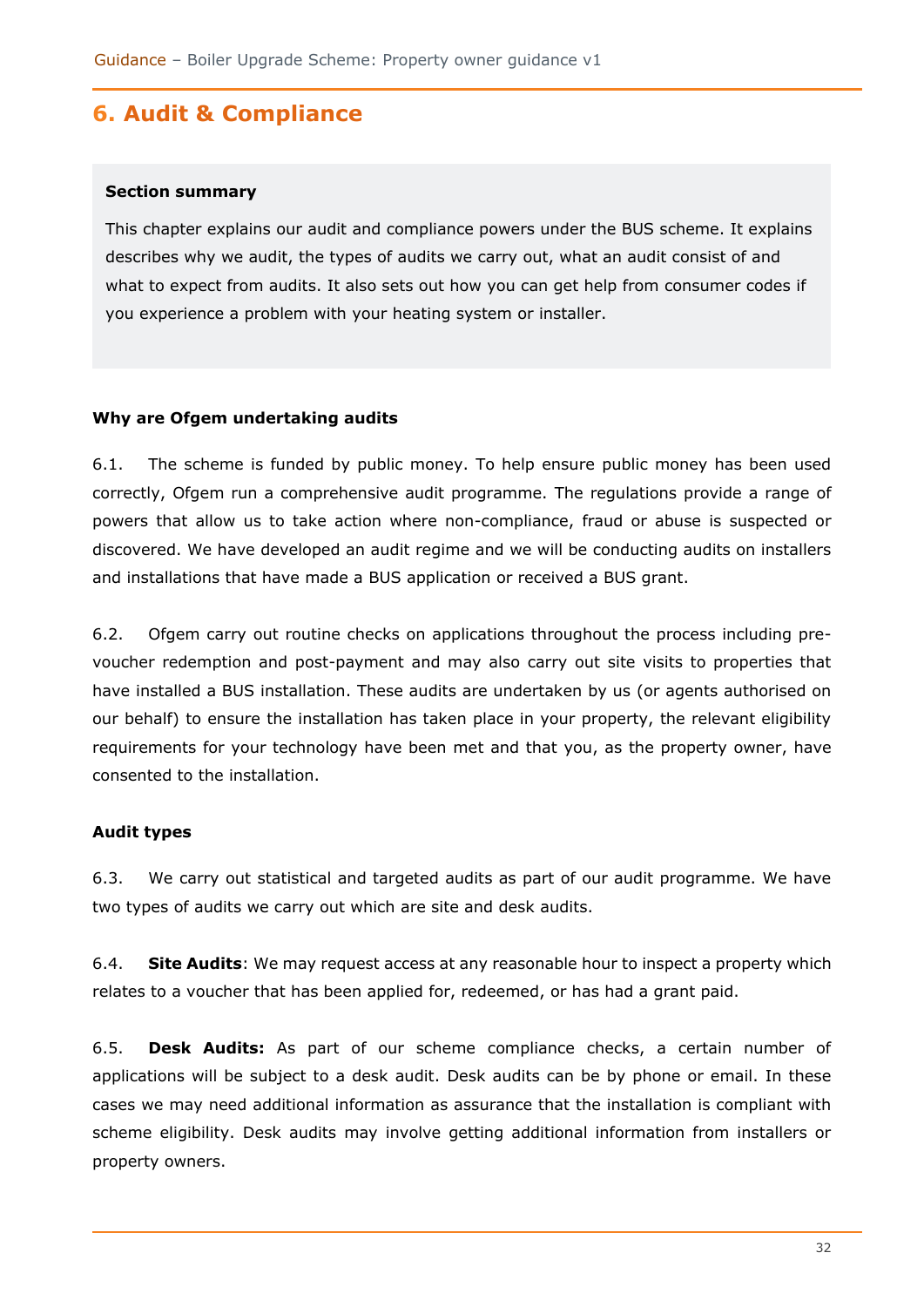6.6. You will be provided with notice of any audits by Ofgem ahead of an audit taking place. Ofgem will give the notice to you no less than two days before the proposed inspection is to take place.

6.7. Within the notice the following information will be provided:

- Date of the audit
- Inform you of your right to refuse the request. If you refuse the request, we may no longer be able to offer the grant to the installer and may either recoup or withhold payment.

6.8. All our site auditors are Disclosure and Barring Service (DBS) checked for security. We will always provide advance notice before an audit takes place. If at any time you received a request from someone to access your property in relation to a BUS audit and you are not sure if they are genuine, you can check before providing access to your property by contacting us either by e-mailing [BUS.enquiry@ofgem.gov.uk.](mailto:BUS.enquiry@ofgem.gov.uk)

6.9. MCS and the consumer code organisations will undertake their own audit checks in addition to the Ofgem audit regime set out above and therefore may also contact you directly. This may involve emails, phone calls or a site visit.

### <span id="page-32-0"></span>**After an audit is conducted**

6.10. We will write to the installer and to you to outline results of the audit. Where there are issues identified by the audit, the letter will specify the actions required of the installer and if necessary, of you, to rectify the situation. You or the installer will be expected to address these issues and asked to report back to us when the necessary action has been taken. Instructions of how to report back will be contained within the communication from us. Depending on the nature of the issues identified and the installer's response, we may either launch a formal compliance investigation (which may involve a temporary withholding of a grant payment) or take other compliance action.

6.11. If during our investigation, or an investigation carried out by MCS or consumer codes, we come to believe that your application was approved based on incorrect information, we have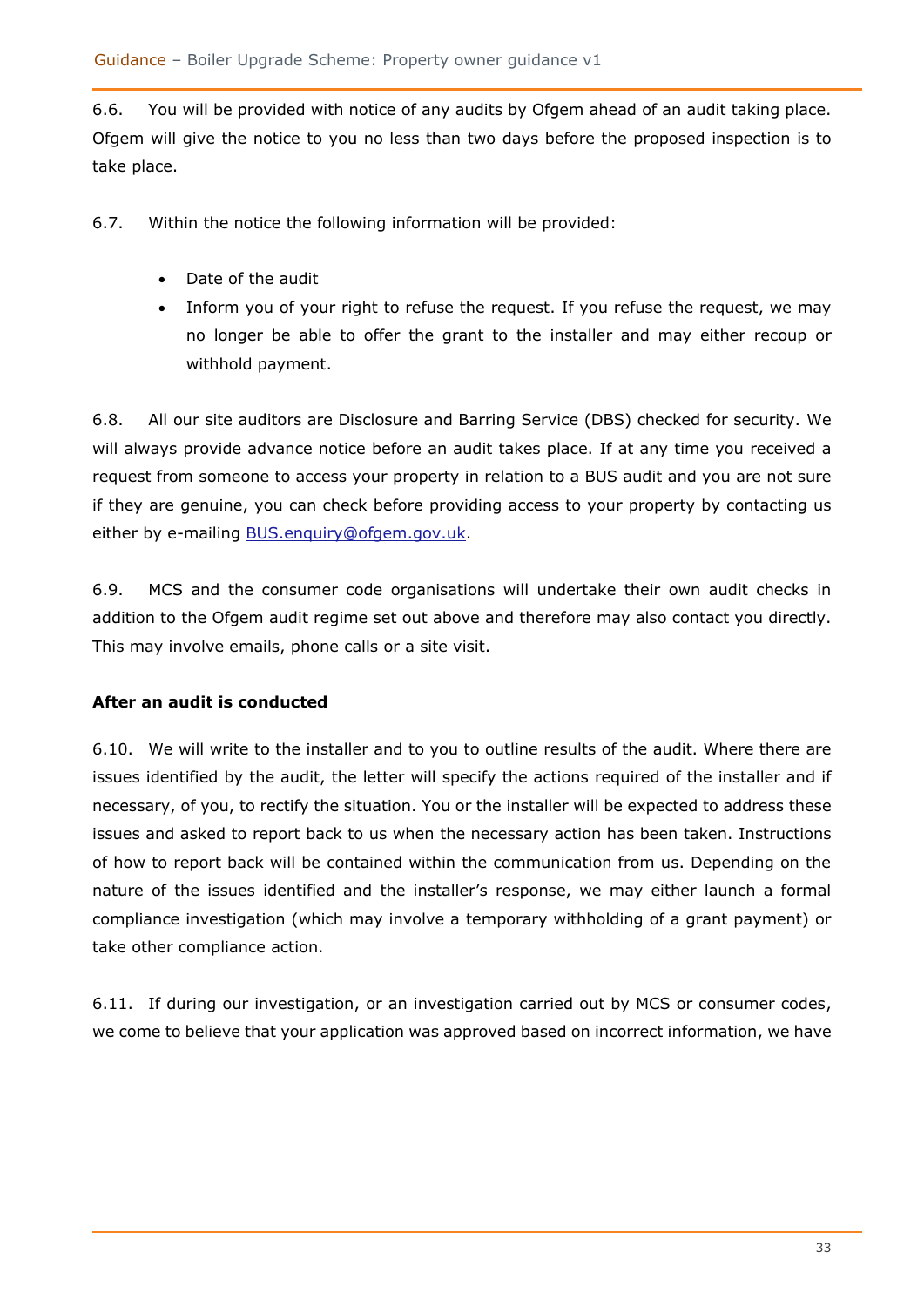the authority to impose sanctions on the installer. These could include withholding payments,<sup>29</sup> revoking vouchers,  $30$  offsetting payments due, or seeking repayment.  $31$ 

6.12. We may withhold or seek to recover payments from the installer where we have reasonable grounds to suspect that:

- the installer has failed or are failing to comply with an obligation
- the installer has been issued a voucher, or has been paid as a result of incorrect information in a grant application
- the installer is not an MCS-certified installer for the technology that was installed
- the property is not an eligible property
- the heating system is not eligible or not eligible in relation to the property specified in the voucher
- the property owner has not consented to the installation or that consent is falsified
- the property owner has previously received public funding for the low carbon heating system.
- Refusal for audit access

6.13. Where we decide to revoke a voucher or withhold a payment, we will inform you and the installer of this.

6.14. If you have concerns about your installer passing the cost of any withheld or recovered payments onto you, talk to one of the consumer codes set up to protect your rights, for example RECC and HIES.

6.15. Where we believe installers and property owners have colluded in fraudulent activity, Ofgem may refer cases to the police.

6.16. Where information provided by the property owner to the installer is false and the installer has become aware, the installer must notify us of that fact no more than 14 days after becoming aware. Inaccurate information could lead to Ofgem revoking the application or

<sup>&</sup>lt;sup>29</sup> The BUS Regulation, Regulation 19 and 20

<sup>30</sup> The BUS Regulation, Regulation 21

<sup>&</sup>lt;sup>31</sup> The BUS Regulation, Regulation 22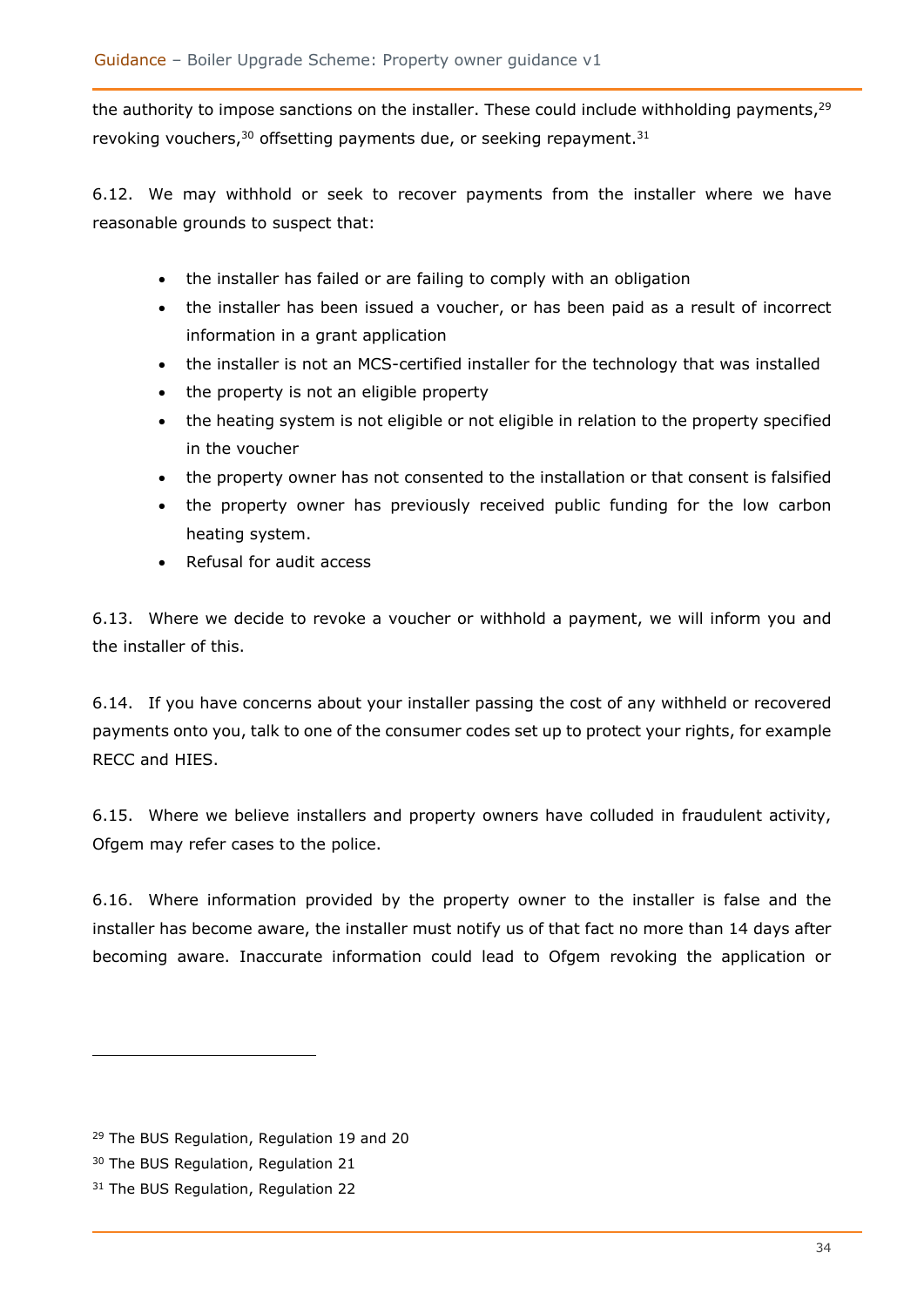recouping the grant payment from the installer. Ofgem do not have any role or responsibility relating to the contractual arrangements between installers and property owners.

#### <span id="page-34-0"></span>**Fraud**

6.17. Fraud is a criminal offence and Ofgem will take stringent action wherever this is suspected.

6.18. Ofgem takes a zero-tolerance approach to fraud. We have a dedicated Counter Fraud function that undertakes activity to detect, prevent and deter fraudulent activity on the environmental and social programmes that we deliver.

6.19. Irrespective of any action we may take in relation to non-compliance, there may be instances where we uncover evidence of possible criminal conduct such as fraud. In such cases, based on the nature of the information we hold, we may refer the case to law enforcement agencies for investigation.

6.20. If you have concerns about suspected fraud, you can report it to Ofgem by:

- emailing us at [counterfraud@ofgem.gov.uk](mailto:counterfraud@ofgem.gov.uk) or
- calling us on 0207 901 7373 where you will be invited to leave a voice message. If we require further information in order to consider the concern, we will call you back.

6.21. Our website page Counter fraud for environmental and social programmes provides further information on what we do if we suspect fraud and what information we need you to provide if you are reporting suspected fraud.

### <span id="page-34-1"></span>**Whistleblowing**

<span id="page-34-2"></span>6.22. If you or anyone has concerns about wrongdoing of where they live or work, or they work within the energy sector or are involved in the delivery of one of our environmental or social programmes, they can contact our whistleblowing desk by emailing us at [whistle@ofgem.gov.uk](mailto:whistle@ofgem.gov.uk) or calling us on 0207 901 7121. Our website page on Whistleblowing contains further information relating to this.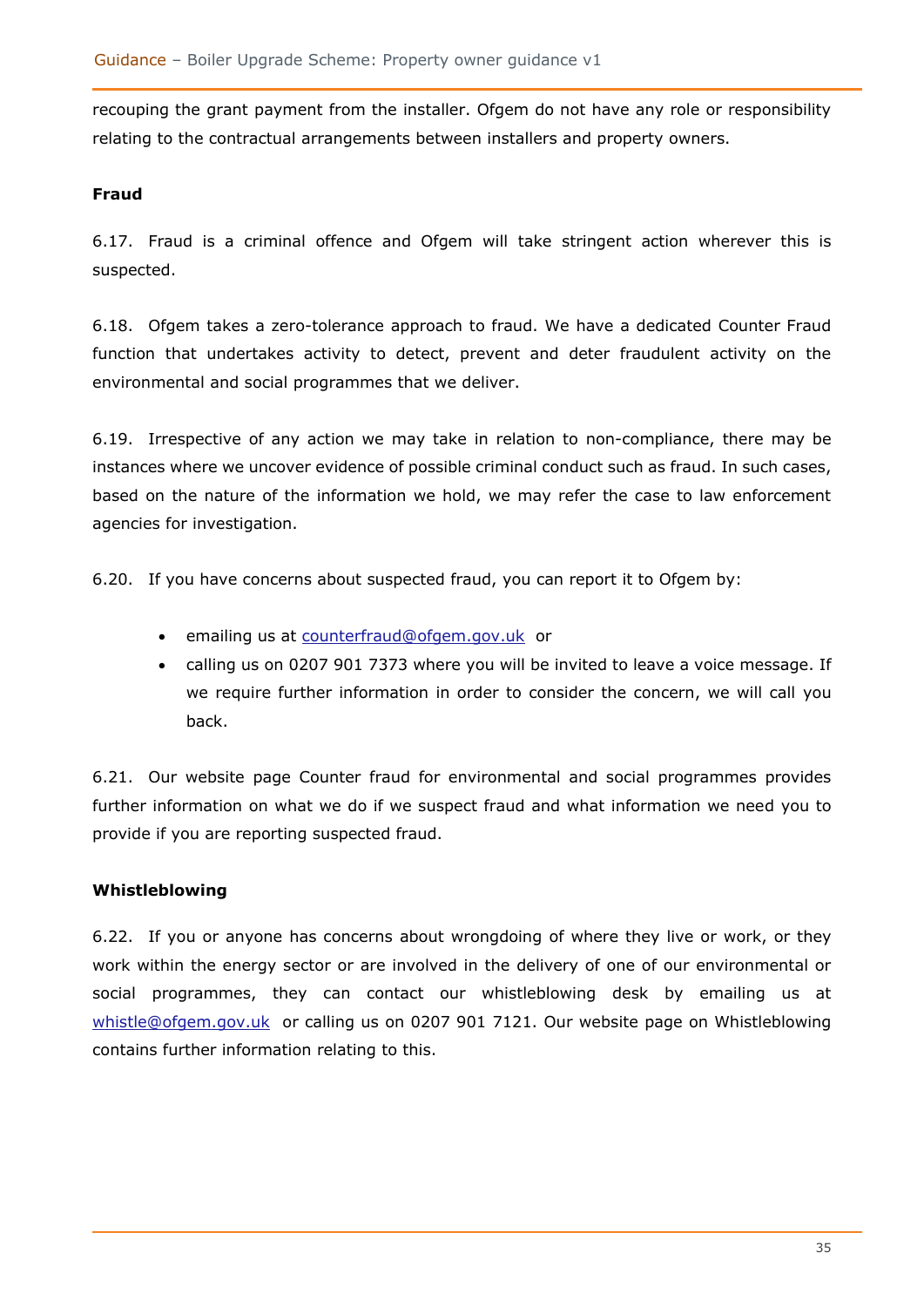# **Consumer rights and protections**

### <span id="page-35-0"></span>**What to do when things go wrong**

6.23. If you experience problems or have concerns with your new heating system, for example underperforming equipment, repairs, or safety issues, speak to your installer first.

6.24. All installers must be a member of the Microgeneration Certificate Scheme (MCS). If you ever have problems with your installer, visit the MCS website and read 'What to do when things go wrong' for further advice and guidance.

6.25. Your rights are protected by various consumer codes, set up to promote the renewable energy sector and protect customers. These include organisations such as the Renewable Energy Consumer code [\(RECC\)](https://www.recc.org.uk/) and the Home Insultation and Energy Systems Contractor Scheme [\(HIES\)](https://www.hiesscheme.org.uk/). MCS can advise on when and how to engage with them.

6.26. Members of HIES and RECC are from the renewable industry, and they are required to adhere to the code, which is certified by the Chartered Trading Standards Institute. A condition of MCS certification is membership to RECC or HIES. They can help deal with complaints about breaches of the consumer code, such as:

- where misleading information has been provided about the scheme or the renewable technology installed
- where the information in the contract and the actual service provided do not match up
- where the installer has inflated the costs provided in the quote.

6.27. MCS and the consumer code organisations work closely together to address complaints for consumers. If you do have a complaint, consider highlighting it to each organisation to make sure it can be fully investigated.

<span id="page-35-1"></span>6.28. Should property owners have concerns about installer behaviour or costs being passed on them in cases where Ofgem have withheld or recouped payments, they get in touch with the consumer codes RECC and HIES. These consumer codes are there to protect consumers from any harm they may face due to any installer's misconduct.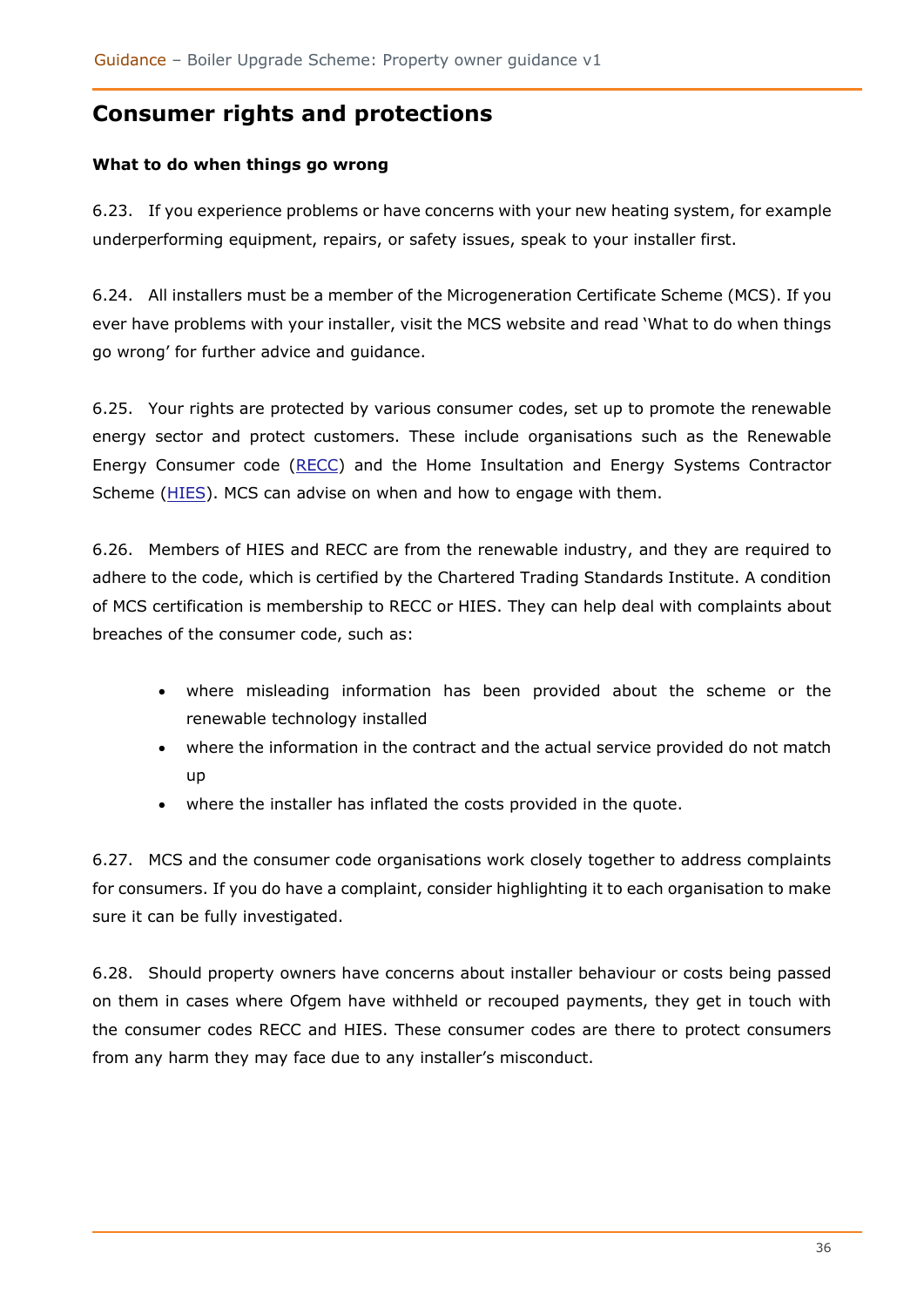# **Reporting**

6.29. As part of our administrative responsibilities, Ofgem will publish reports on a quarterly, monthly, and annual basis on our website.<sup>32</sup> These reports will consist of key information relating to the scheme, including the number of voucher applications received, number of vouchers issued, number of vouchers redeemed, total value of grants paid and remaining budget.

<sup>&</sup>lt;sup>32</sup> The BUS Regulation, Regulation 30